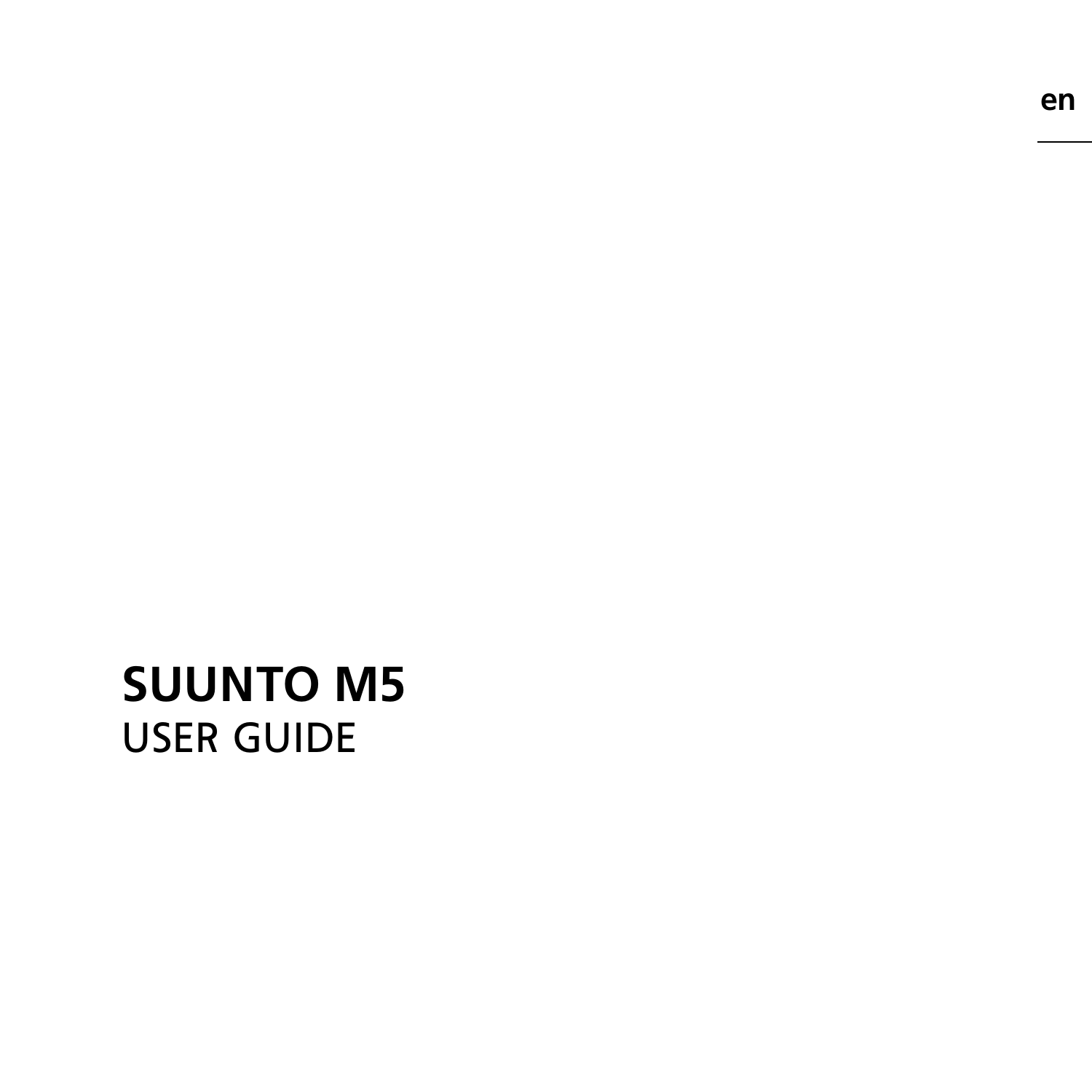| 10 Weekly exercise program example: from poor to excellent level  21 |  |
|----------------------------------------------------------------------|--|
|                                                                      |  |
|                                                                      |  |
|                                                                      |  |
|                                                                      |  |
|                                                                      |  |
|                                                                      |  |
|                                                                      |  |
|                                                                      |  |
|                                                                      |  |
|                                                                      |  |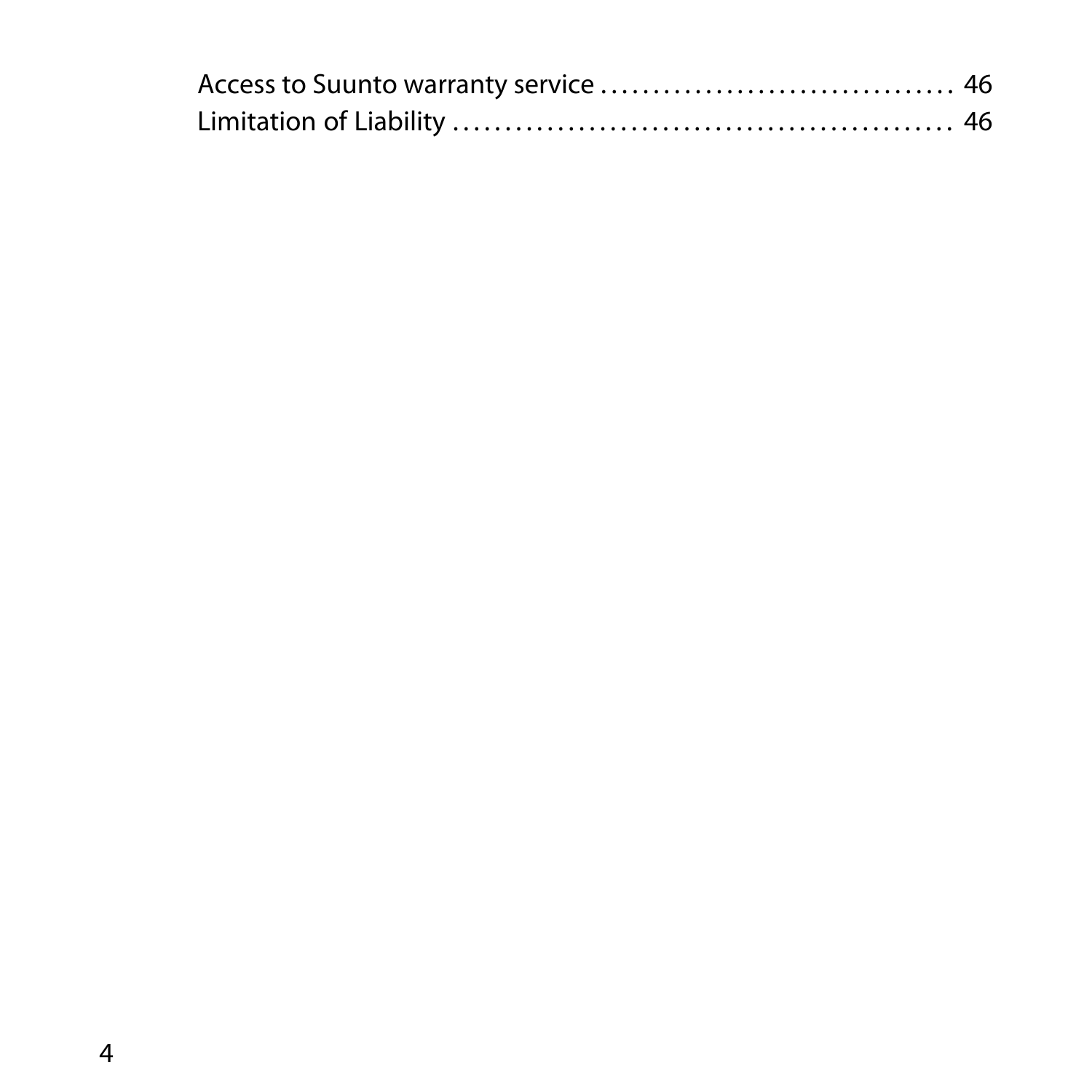## <span id="page-4-0"></span>**1 SAFETY**

#### <span id="page-4-1"></span>**Types of safety precautions:**

 *WARNING:* - is used in connection with a procedure or situation that may result in serious injury or death.

 $\triangle$  **CAUTION:** - is used in connection with a procedure or situation that will result in damage to the product.

<span id="page-4-2"></span>*MOTE:* - is used to emphasize important information.

#### **Safety precautions:**

 *WARNING:* ALLERGIC REACTIONS OR SKIN IRRITATIONS MAY OCCUR WHEN PRODUCT IS IN CONTACT WITH SKIN, EVEN THOUGH OUR PRODUCTS COMPLY WITH INDUSTRY STANDARDS. IN SUCH EVENT, STOP USE IMMEDIATELY AND CONSULT A DOCTOR.

 *WARNING:* ALWAYS CONSULT YOUR DOCTOR BEFORE BEGINNING AN EXERCISE PROGRAM. OVEREXERTION MAY CAUSE SERIOUS INJURY.

 *CAUTION:* DO NOT APPLY SOLVENT OF ANY KIND.

 *CAUTION:* DO NOT APPLY INSECT REPELLENT.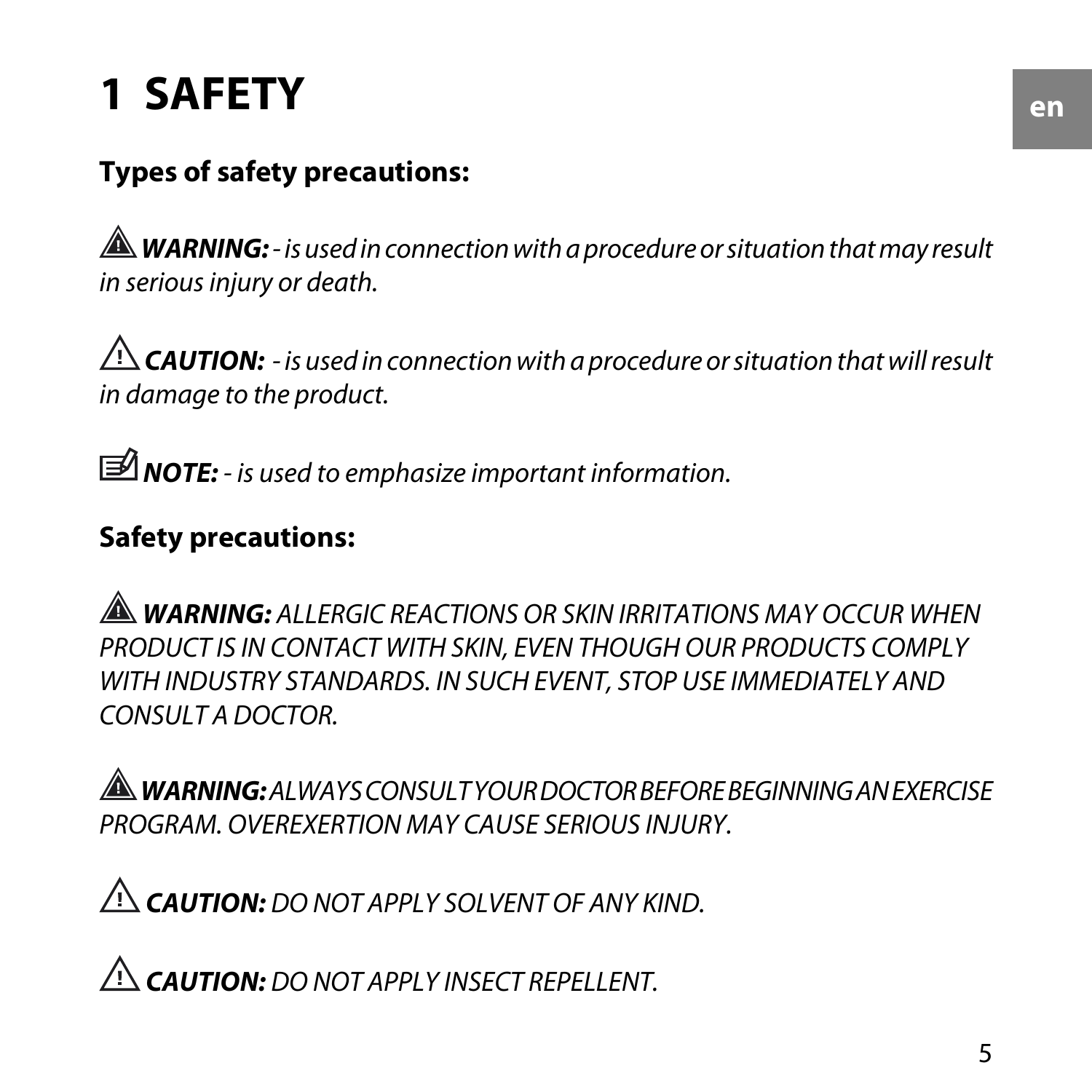*CAUTION:* TREAT AS ELECTRONIC WASTE.

 *CAUTION:* DO NOT KNOCK OR DROP.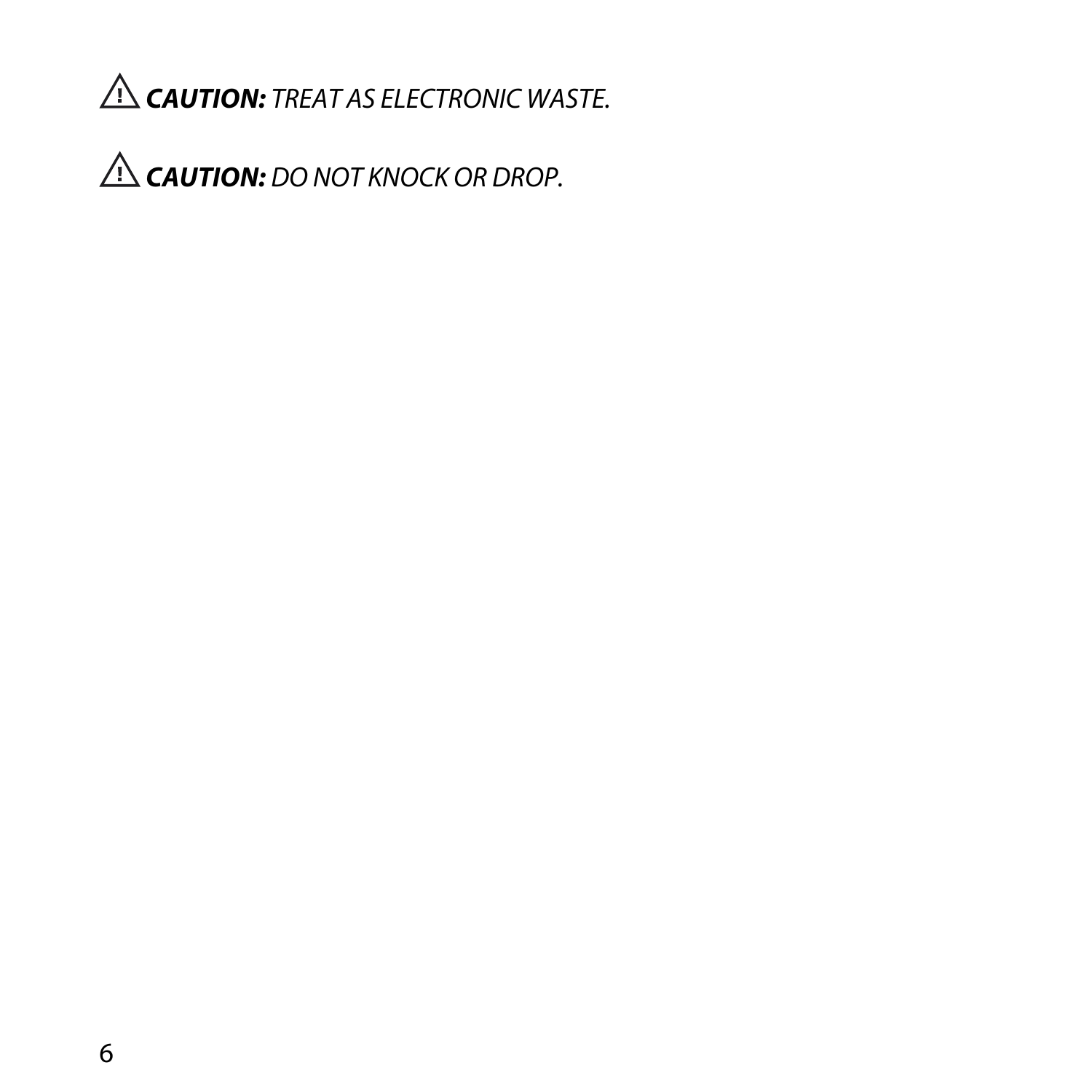## <span id="page-6-0"></span>**2 WELCOME**

Thank you for choosing Suunto M5 heart rate monitor!

Suunto M5 heart rate monitor is your multi-sport fitness and recovery partner. Set your exercise targets and Suunto M5 provides an ideal daily workout schedule to help you achieve them. Depending on your progress, training routines or if you miss a session, Suunto M5 automatically adapts your program, in real time, providing smart fitness guidance before, during and after training. Or tells you if it's time to rest. So, whether you're exercising at home, out running, cycling or hitting the gym, you can just free your mind and enjoy your workouts.

Suunto M5 key features are designed to make your exercise as efficient as possible:

- easy to use with three buttons, big display and nine language options
- start-up fitness test
- three personal targets to choose from: improving fitness, weight management or free training
- automatically adapting training program for the next seven days, based on your personal fitness data
- instructions during workout guiding when to work harder or ease down
- next workout suggestion showing ideal duration and intensity
- recovery time
- heart rate and calories burnt
- exercise summaries
- motivating feedback
- comfortable heart rate belt that is compatible with most gym cardio equipment and Suunto Fitness Solution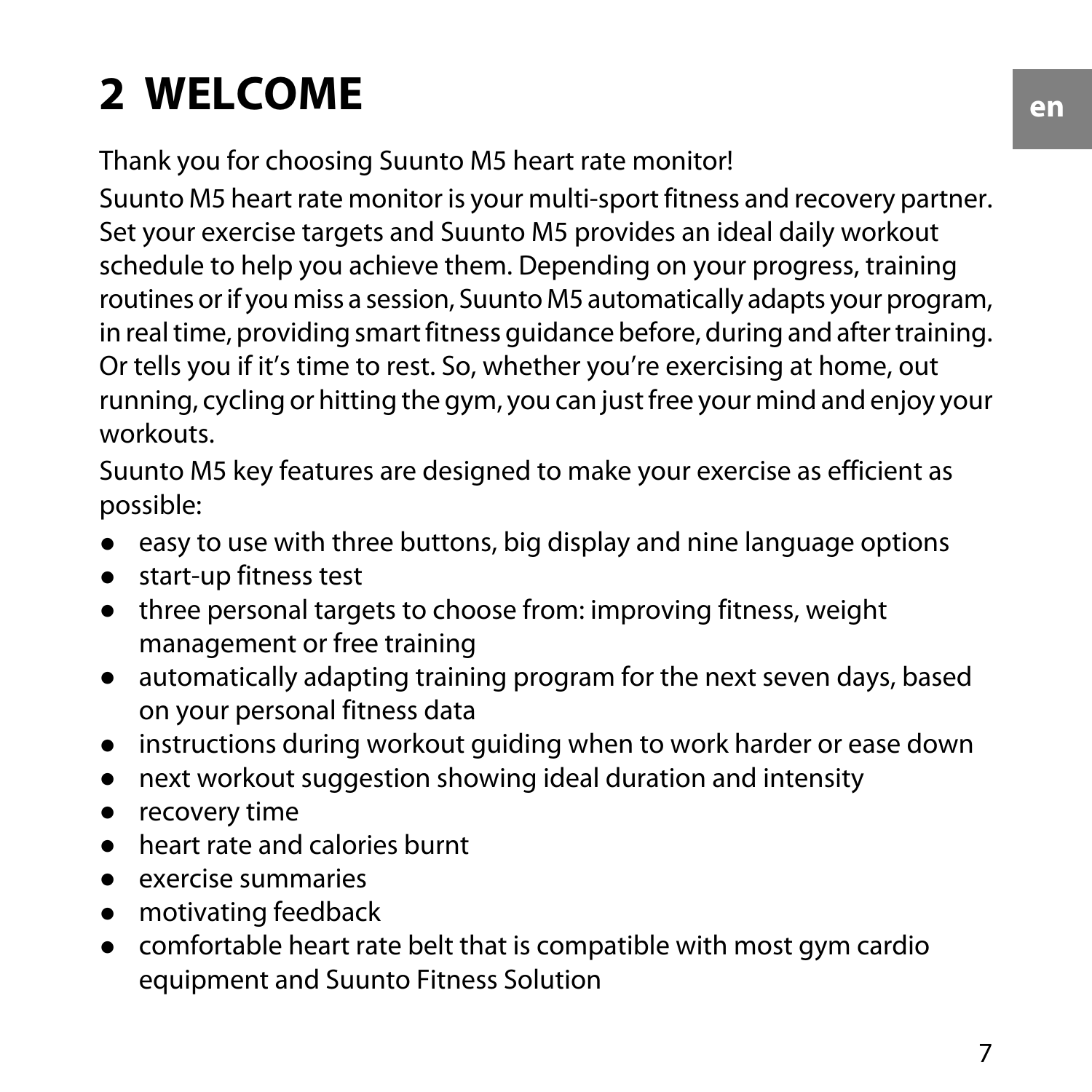- speed and distance information with optional Suunto Foot, GPS, or Bike PODs
- personal exercise program download to your Suunto M5 from Movescount.com with an optional Suunto Movestick

This User Guide is here to help you get the most out of your exercise with Suunto M5. Read it through to make using your new Suunto M5 even more enjoyable.

Your exercise does not have to stop when your workout ends. Continue your fitness experience online and get even more out of every move at Movescount.com. With an optional Suunto Movestick you can connect your Suunto M5 to Movescount.com, upload training logs, share your progress with friends and exchange emotions and thoughts. You can also download a training program straight to your Suunto M5. Check out Movescount.com today and sign up. Get motivated and start having fun. Because that's what fitness is all about.

 *NOTE:* Be sure to register your device at www.suunto.com/register to get the full range of Suunto support.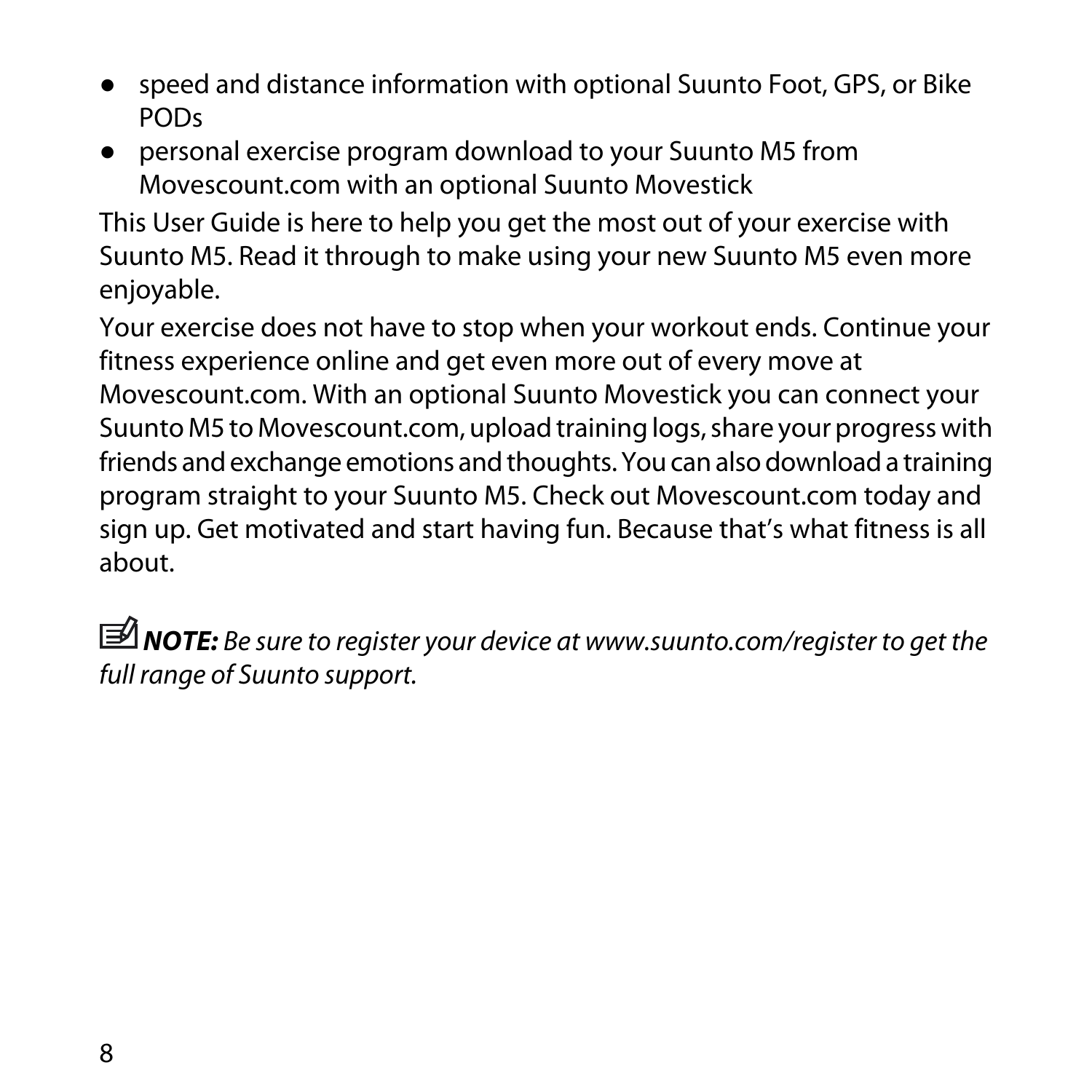## <span id="page-8-0"></span>**3 DISPLAY ICONS AND SEGMENTS**



- weight update reminder
- daily target reached
- alarm
- value setting
- button reference
- sounds off
- 12 h time
- button lock
- button reference
- value setting
- exercise progress indicators
- battery low
	- information field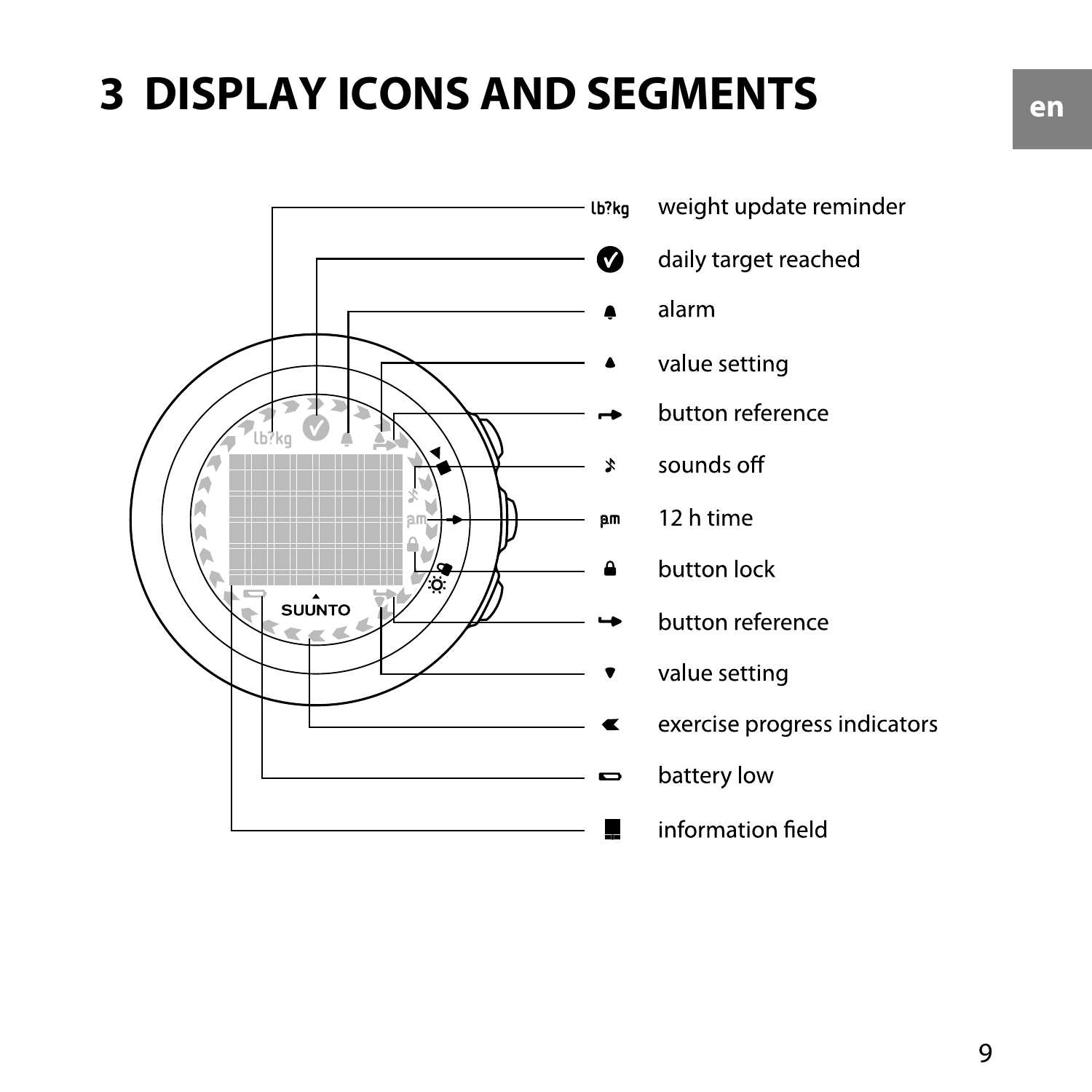## <span id="page-9-0"></span>**4 USING BUTTONS**



By pressing the following buttons, you can access the following features:

- $\blacktriangleright$  (PLAY/STOP):
- choose **exercise**, **suggestion**, **prev. exercise**, **history & trend**, **fitness test**, **web connect**
- start/stop exercise
- increase/move up
- $\rightarrow$  (NEXT):
- switch views
- enter/exit settings by keeping pressed
- accept/move to the next step
- (LIGHT/LOCK):
- activate the backlight
- $\bullet$  lock  $\blacktriangleright$   $\blacksquare$  button by keeping pressed
- decrease/move down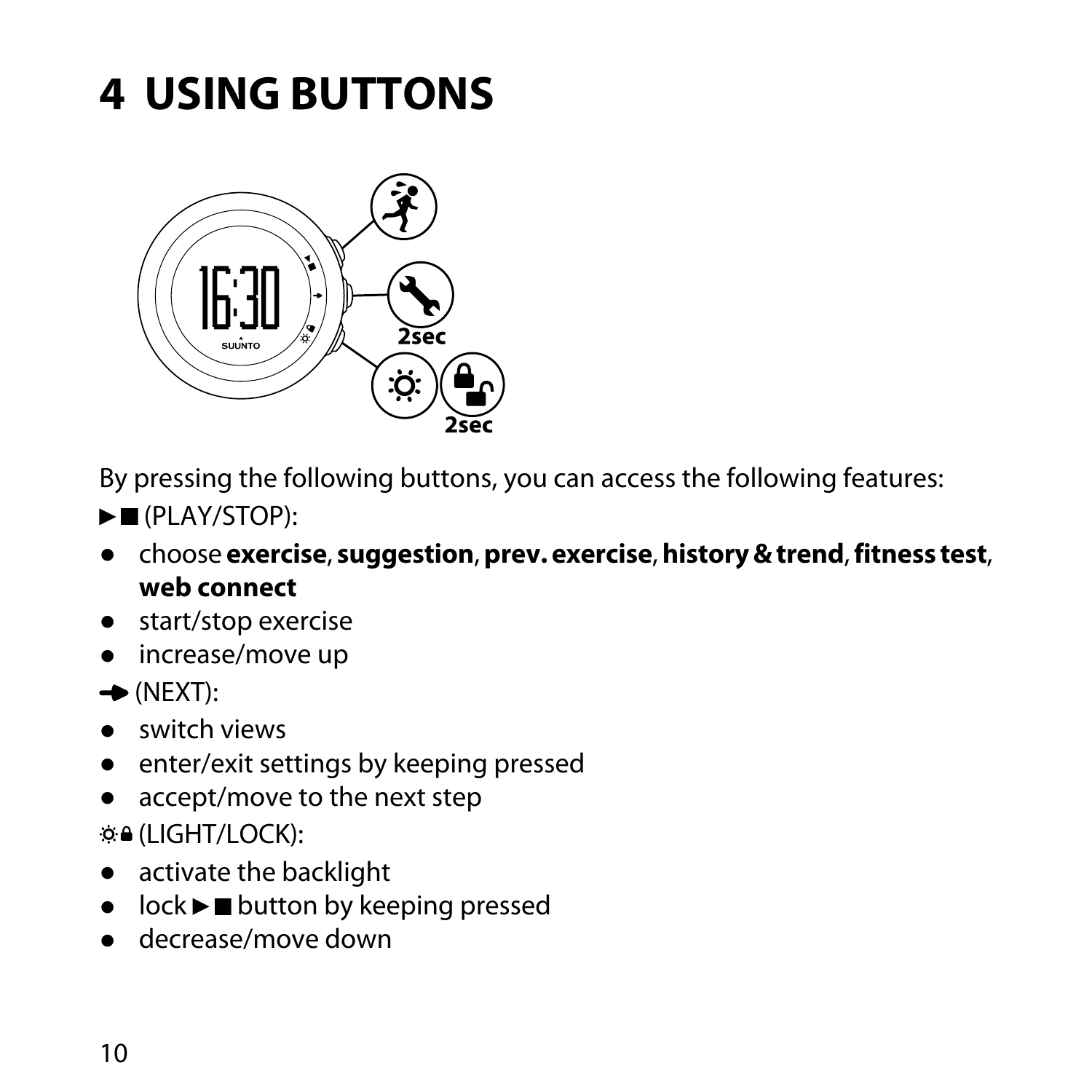## <span id="page-10-0"></span>**5 GETTING STARTED**

Start by personalizing Suunto M5 to get accurate guidance in reaching your goals. Through the **personal** settings, you tune your Suunto M5 according to your physical traits and activity. Many of the calculations use these settings, so it is important that you are as accurate as possible when defining the values. Press any button to activate your Suunto M5.

To set the initial settings:

- 1. Press any button to activate the device. Wait until the unit wakes up and says **hold 2 sec**. Keep  $\blacktriangleright$  **pressed to enter the first setting.**
- 2. Press  $\blacktriangleright$  or  $\ddot{\varphi}$  a to change values.
- 3. Press  $\rightarrow$  to accept a value and to move to the next setting. Press  $\circ$  a to return to the previous setting.
- 4. When you are ready, select **yes** ( $\blacktriangleright$ **II**) to confirm all settings. If you want to modify the settings, select **no** ( $\infty$ **)**.



You can set the following initial settings:

- language: English, Deutsch, français, español, portuguese, italiano, Nederlands, svenska, suomi
- **units**: metric / imperial
- **time**: 12 / 24 h, hours and minutes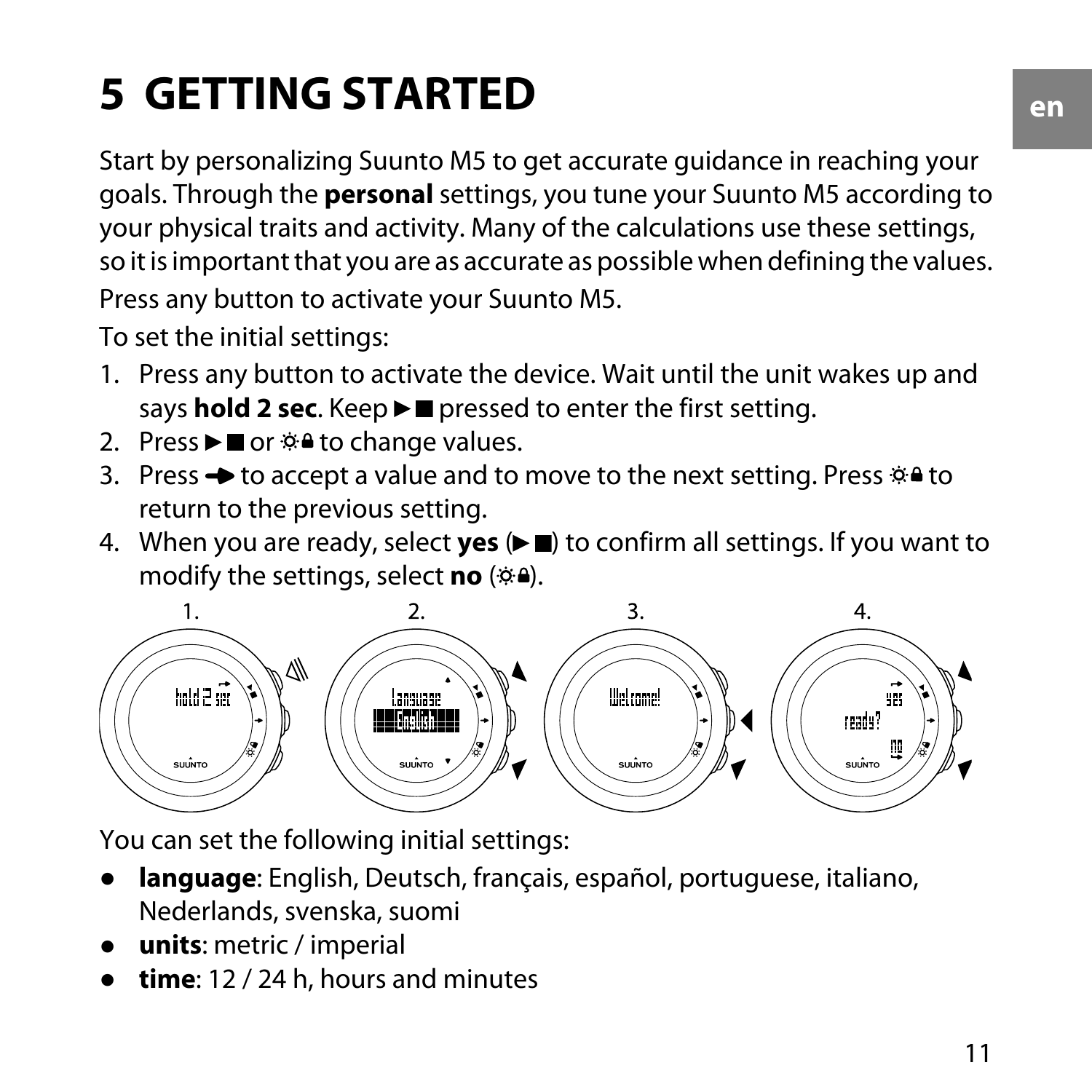- **date**
- **personal settings**: year of birth, sex, weight, height, (calculated BMI), fitness level

 *NOTE:* BMI (Body Mass Index) is a number calculated from your weight and height. It indicates whether your weight is within healthy limits. However, if you are very muscular, your calculated BMI may be higher than expected, because the BMI ranges are based on average body types.

*MOTE:* Once you have entered your year of birth, your device automatically sets the maximum heart rate (max. HR) using the formula 207 – (0.7 x AGE) published by the American College of Sports Medicine. If you know your real max. HR, you should adjust the automatically given value to the known value.

For information about adjusting the settings at a later time, see [Chapter 14](#page-31-0) [Adjusting settings on page 32](#page-31-0).

<span id="page-11-0"></span> $\textbf{F} \equiv \textbf{F}$  **TIP:** Press  $\rightarrow$  in the time view to view the status of your current day exercise target, date and seconds with the time. The display returns to show only the time to save battery life, if you do not press  $\rightarrow$  again after 2 minutes.

## **5.1 Estimating your fitness level**

To get guidance during exercise, you need to estimate your current fitness level in the initial settings.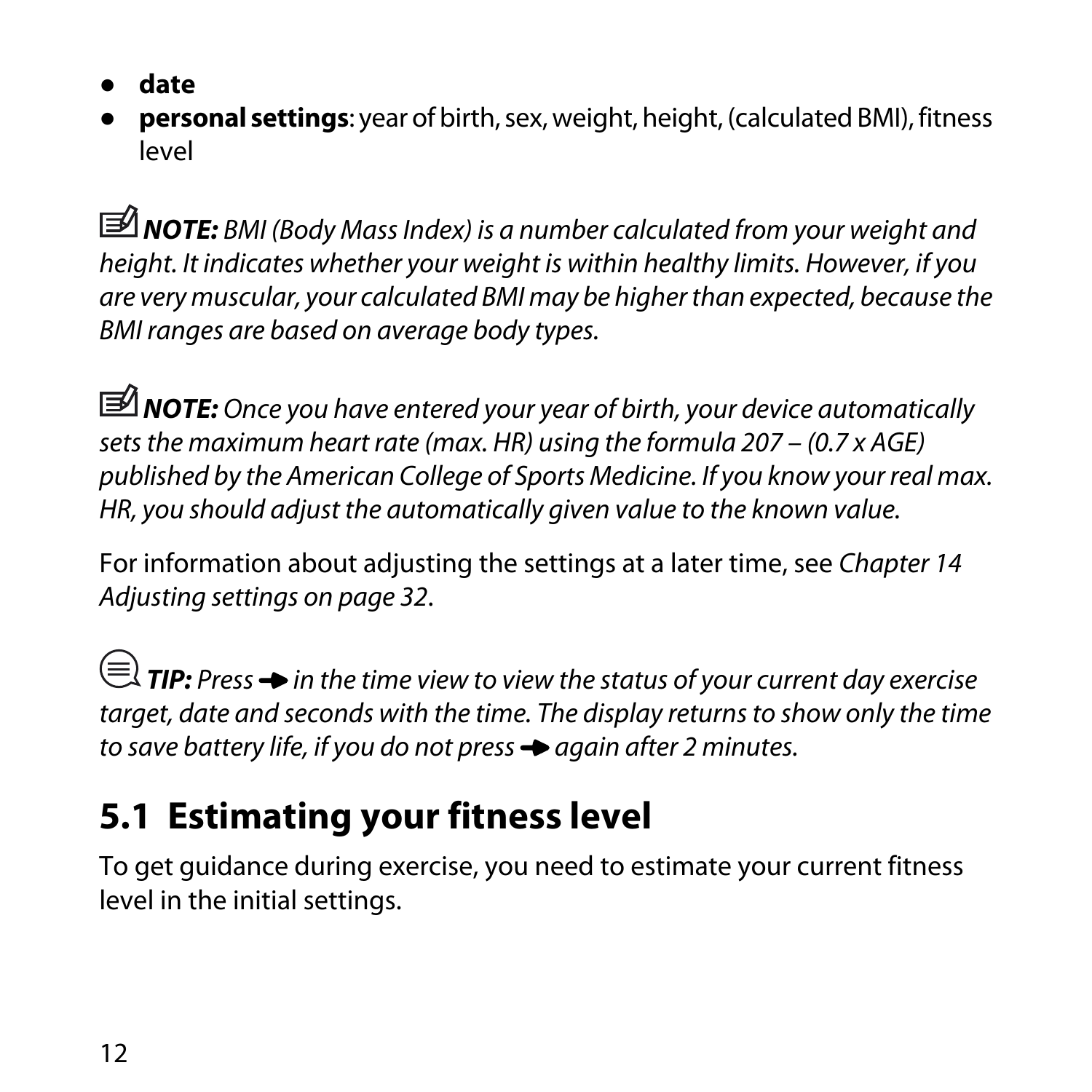Select one of the following options:

- **very poor**: you prefer using the elevator or driving to walking, or sometimes walk for pleasure, and occasionally exercise sufficiently to cause heavy breathing or perspiration.
- **poor**: you exercise regularly 10 to 60 minutes per week in recreation or work requiring modest physical activity, such as golf, horseback riding, calisthenics, gymnastics, table tennis, bowling, weight lifting, or yard work.
- **fair**: you run less than one mile (1.6 km) per week or spend less than 30 min per week in comparable physical activity.
- **good**: you run 1 to 5 miles (1.6 8 km) per week or spend 30 to 60 min per week in comparable physical activity.
- **very good**: you run 5 to 10 miles (8 16 km) per week or spend 1 to 3 hours per week in comparable physical activity.
- **excellent**: you run over 10 miles (16 km) per week or spend over 3 hours per week in comparable physical activity.

To get even more accurate guidance, perform the fitness test, see [Section 12.1](#page-25-1) [Testing your fitness level on page 26](#page-25-1).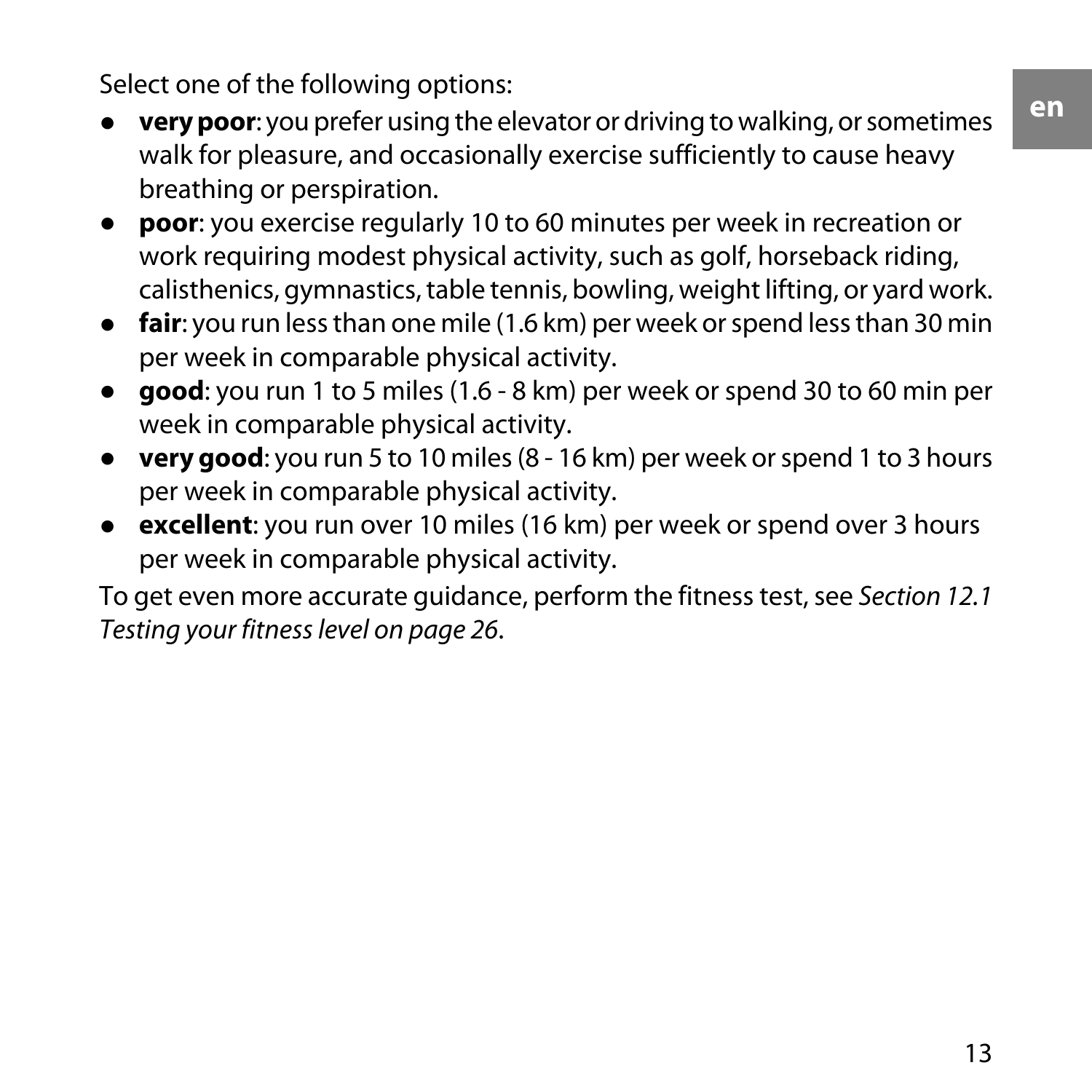## <span id="page-13-0"></span>**6 USING BACKLIGHT AND BUTTON LOCK**

Press  $\hat{\varphi}$  to activate the backlight.

Keep  $\circ$  a pressed to lock or unlock the  $\blacktriangleright$   $\blacksquare$  button the  $\blacktriangleright$   $\blacksquare$  button is  $locked,  $\triangleq$  is shown on the display.$ 

*<u></u> TIP: Lock the ► ■ button to avoid accidentally starting or stopping your* stopwatch.

*MOTE:* When the  $\blacktriangleright$  ■ button is locked during the exercise, you can still change the views by pressing  $\rightarrow$ .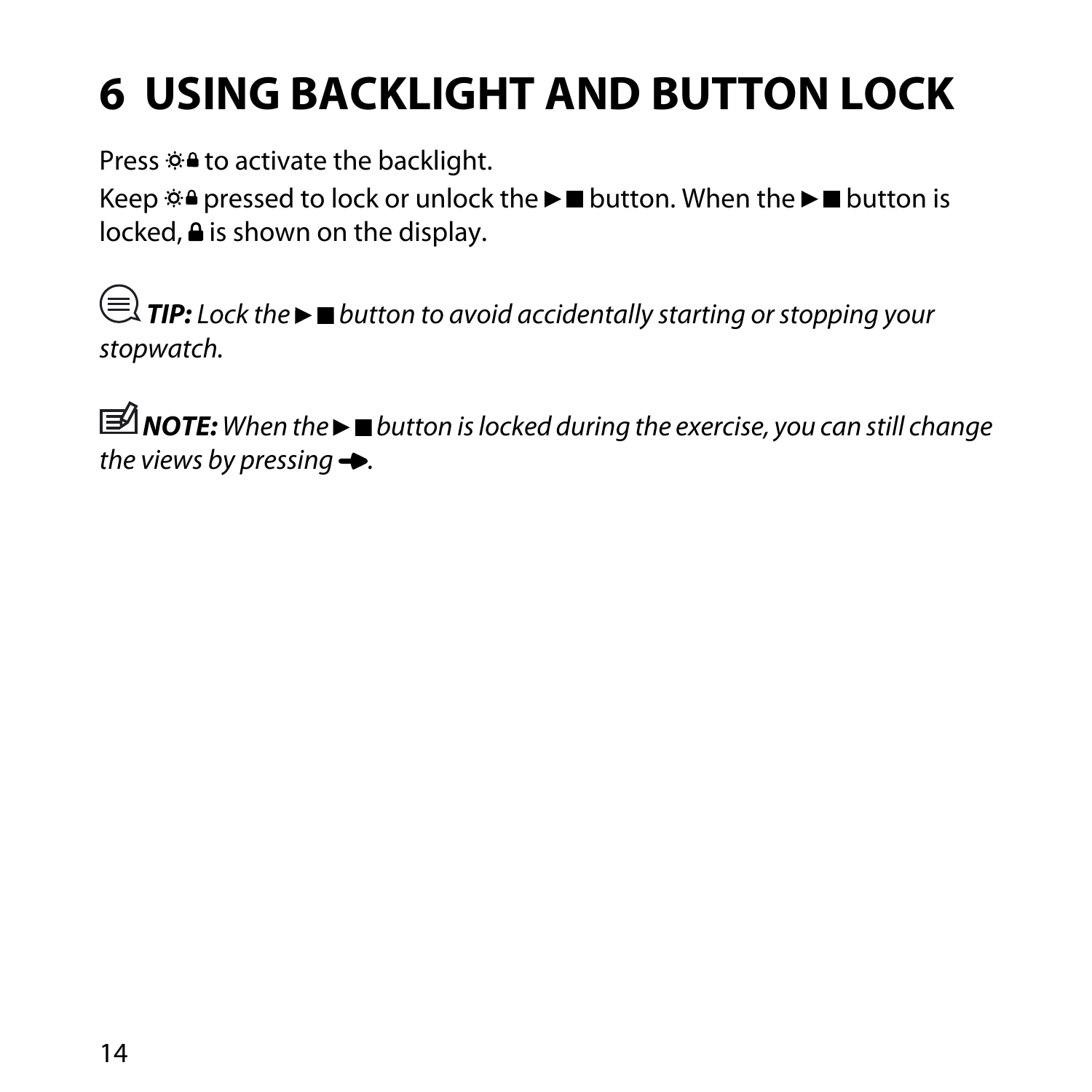## <span id="page-14-0"></span>**7 PUTTING ON HR BELT**

Adjust the strap length so that the heart rate (HR) belt is tight but still comfortable. Moisten the contact areas with water or gel and put on the HR belt. Ensure the HR belt is centered on your chest and the red arrow is pointing up.



**A WARNING:** People who have a pacemaker, defibrillator, or other implanted electronic device use the HR belt at their own risk. Before starting the initial use of the HR belt, we recommend an exercise test under a doctor's supervision. This ensures the safety and reliability of the pacemaker and HR belt when being used simultaneously. Exercise may include some risk, especially for those who have been inactive. We strongly advise you to consult your doctor prior to beginning a regular exercise program.

**IM** NOTE: HR belts with ANT icon (**)** are compatible with ANT compatible Suunto wristop computers and with Suunto ANT Fitness Solution, while HR belts with IND  $\alpha$  ( $\Omega$ ) are compatible with most exercise equipment with inductive heart rate reception. Your Suunto Dual Comfort Belt is both IND and ANT compatible.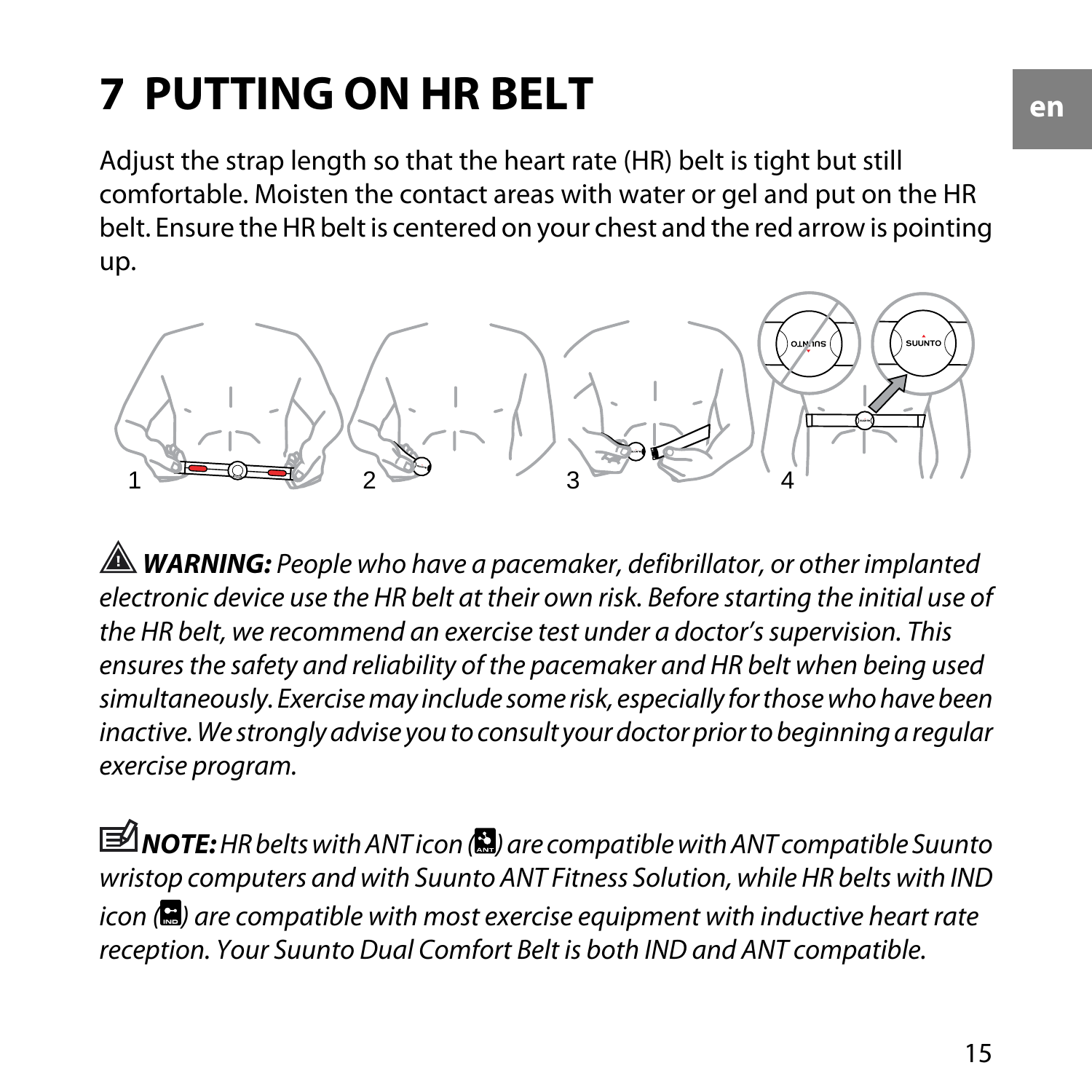# <span id="page-15-0"></span>**8 STARTING EXERCISE**

After the initial settings, you can start exercising. The guided exercise program is automatically used to guide you to the next fitness level, or to maintain an excellent fitness level. The guided exercise program is based on your current fitness level specified in the initial settings. If you want to exercise without guidance, select the **free** exercise program in the settings, see [Chapter 14](#page-31-0) [Adjusting settings on page 32](#page-31-0).

To start exercising:

- 1. Moisten the contact areas and put on the HR belt.
- 2. In the time view, press **Figure 1** to select **exercise**.
- 3. Confirm **exercise** with  $\rightarrow$ Before the exercise begins, the device shows how long your HR should stay within specific HR limits.
- 4. Press  $\blacktriangleright \blacksquare$  to start recording your exercise.



 *TIP:* You can use Suunto M5 as a stopwatch without the HR belt. Without the HR belt only the duration of the exercise is shown. After the exercise, you can estimate the intensity level of your exercise. Based on your estimation and the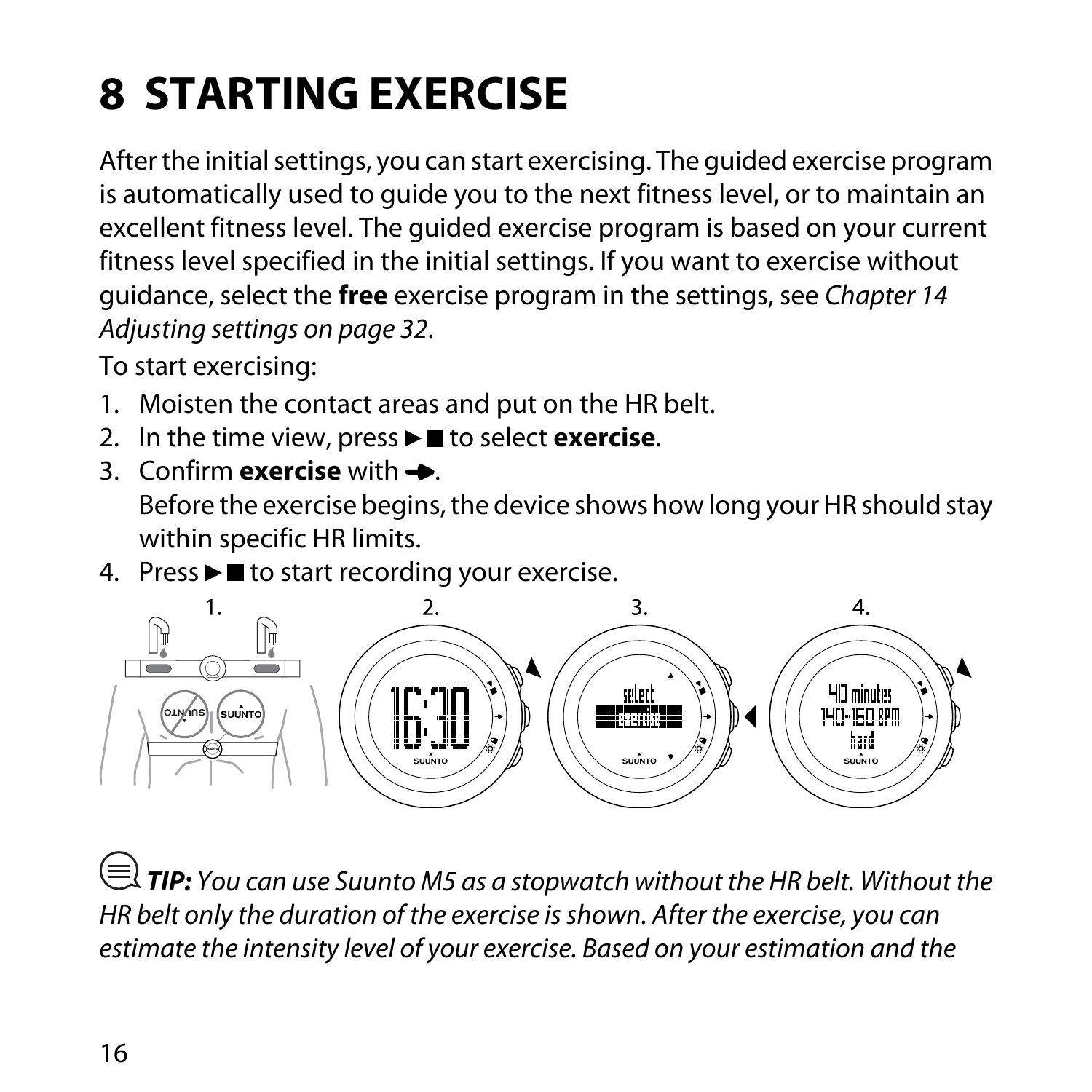duration, the device estimates the kcal consumption and adjusts your exercise plan and history accordingly.

**E**) TIP: Warm up before and cool down after exercices. These are not included in the recommendations and should be done with low intensity.

### <span id="page-16-0"></span>**8.1 Troubleshooting: No HR signal**

If you lose the HR signal, try the following:

- Check that you are wearing the HR belt correctly.
- Check that the electrode areas of the HR belt are moist.
- Replace the battery of the HR belt and/or the device, if problems persist.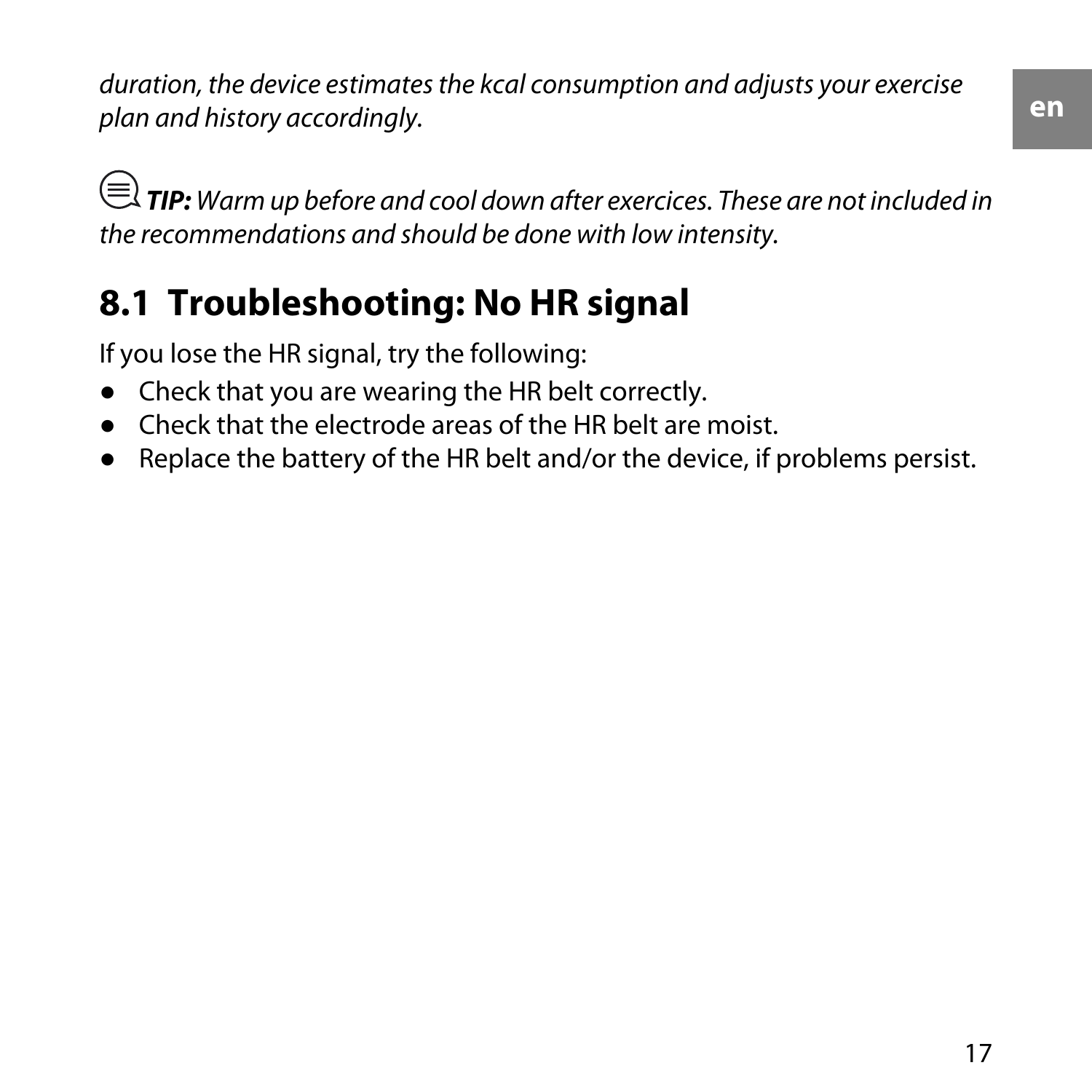# <span id="page-17-0"></span>**9 DURING EXERCISE**

Suunto M5 gives you additional information to help guide you during your exercise. This information can be both helpful and rewarding. Here are some ideas on how to use the device during exercise:

- $\bullet$  Press  $\bullet$  to see additional information in real time.
- Keep  $\phi$  a pressed to lock the  $\blacktriangleright$   $\blacksquare$  button to avoid accidentally stopping your stopwatch.
- $\bullet$  Press  $\blacktriangleright$  to stop the exercise.



The additional information varies depending on what information is available.

If only heart rate (HR) is available:

- duration
- average HR
- calories
- HR and time (in hours and minutes)

If HR with POD is available:

- duration
- average HR
- calories
- HR and time (in hours and minutes)
- speed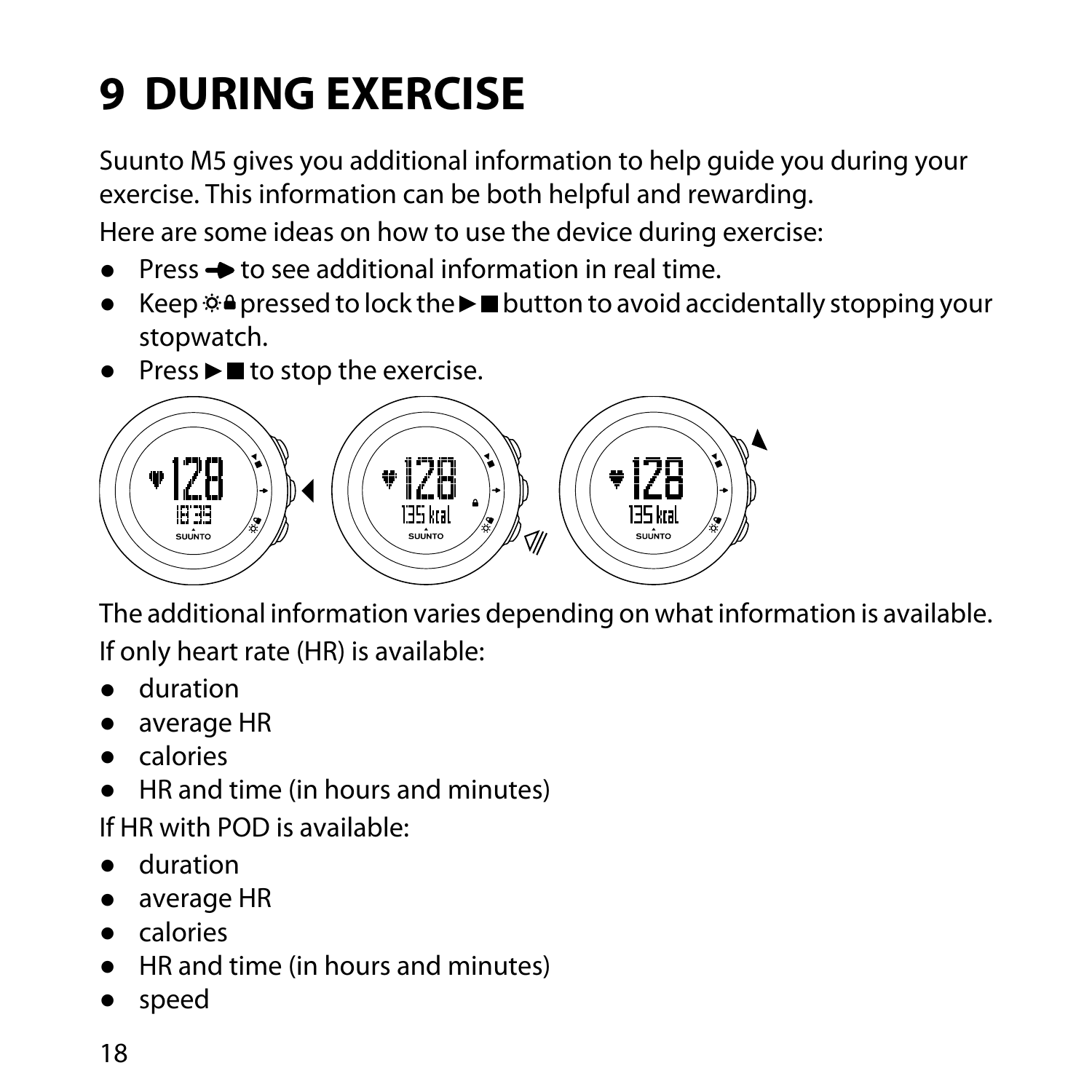- distance
- pace

If only POD is available:

- duration
- speed
- distance
- pace

 $\textbf{F}(\equiv)$  **TIP:** Switch the sounds on or off (\*) during exercise by keeping  $\rightarrow$  pressed. You cannot switch the sounds on, if you have set sounds to *all off* in general settings, see [Chapter 14 Adjusting settings on page 32](#page-31-0).

<span id="page-18-0"></span> *NOTE:* Suunto M5 cannot receive the HR belt signal under water. However, you can always follow the program by training without HR belt and estimate your effort level after the exercise.

### **9.1 During guided exercise**

A guided exercise is part of the recommended plan to achieve your target. In a guided exercise, Suunto M5 shows your progress and guides you towards the optimal intensity level. When the arrow on the display is pointing up, you should increase the intensity. When the arrow is pointing down, you should decrease the intensity.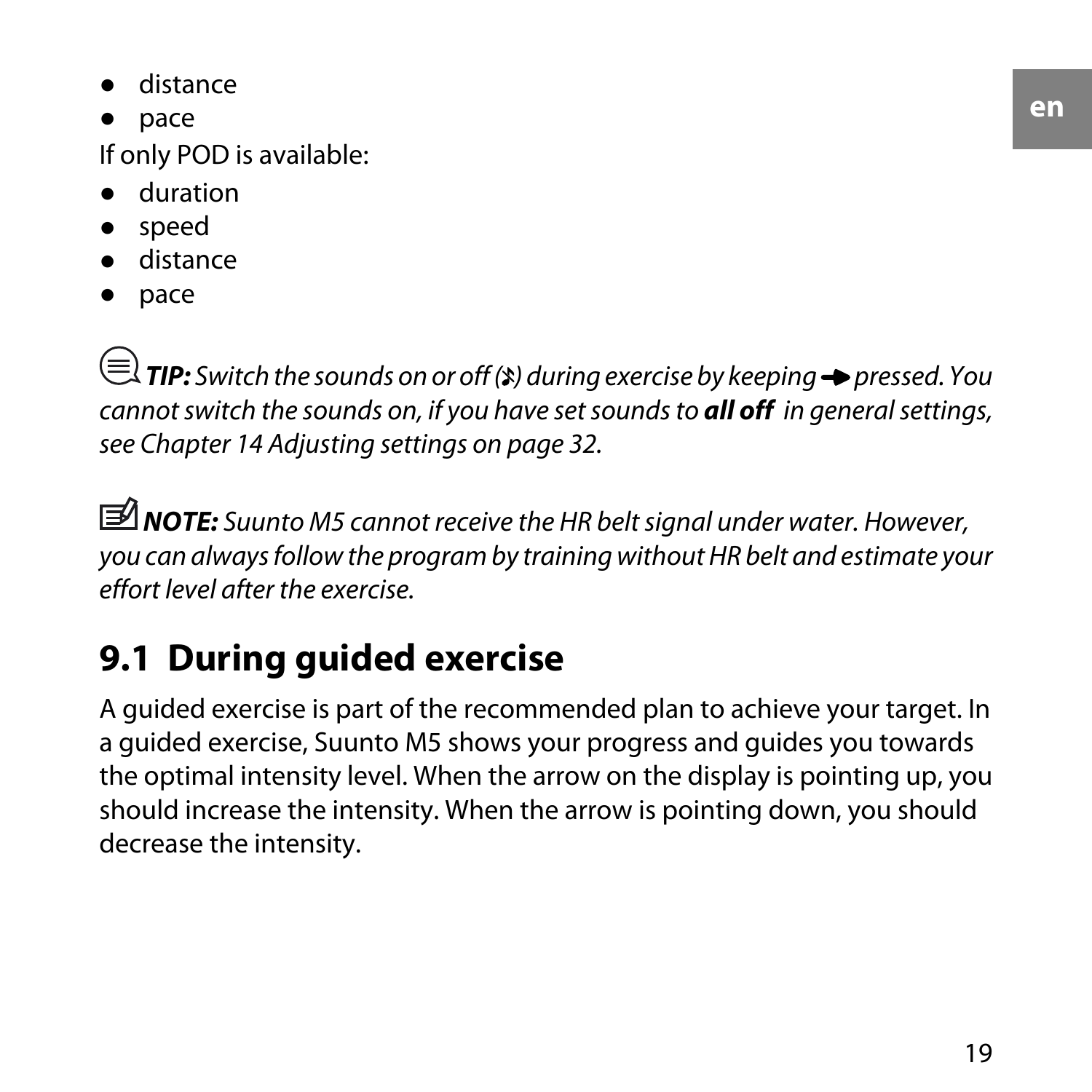

The filling arrows on the outer rim tell you during the exercise how far you are from reaching your daily target. When you have reached your target,  $\odot$  is shown.

If you want to exercise without guidance, choose the **free** target type from the settings, see [Section Target type on page 33](#page-32-0).

*MOTE:* The plans follow the guidelines of the American College of Sports Medicine for exercise prescription. For more information about the plans, see [Section 13.1 Exercise plan on page 30](#page-29-0).

 *TIP:* If you pair your Suunto M5 with a Suunto speed POD, for example GPS, Foot, or Bike POD, you get additional speed and distance information during the exercise by pressing  $\rightarrow$ .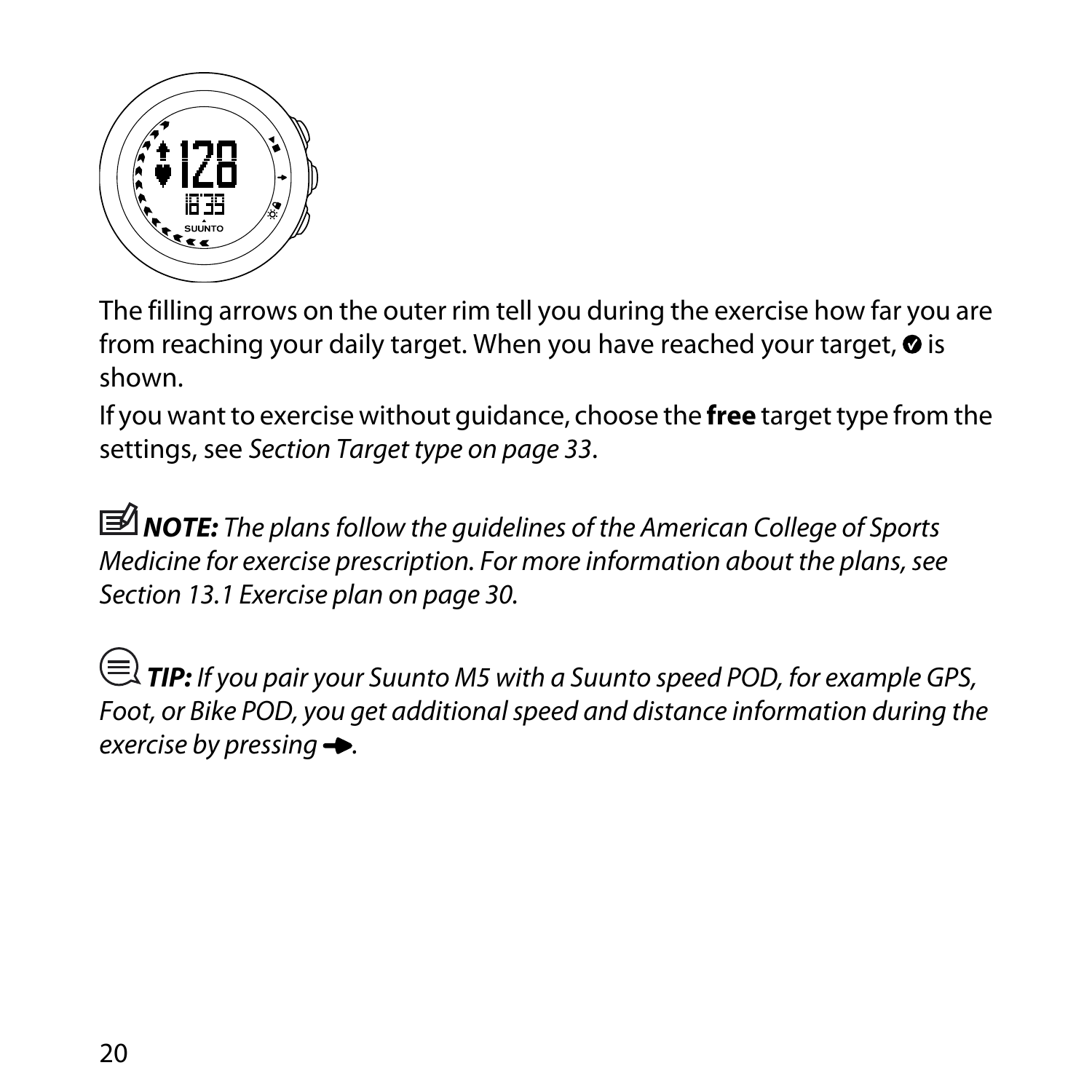## <span id="page-20-0"></span>**10 WEEKLY EXERCISE PROGRAM EXAMPLE: FROM POOR TO EXCELLENT LEVEL**

The following table shows the basis for recommendations provided by your device when you follow the exercise program.

| l Level                                    | Easy | Moderate   Hard |                                           | <b>Very</b><br>hard | Maximal                        | Weeks          |
|--------------------------------------------|------|-----------------|-------------------------------------------|---------------------|--------------------------------|----------------|
| Very poor   1x25 min   2x25 min   1x15 min |      |                 |                                           |                     |                                | x <sub>2</sub> |
| Poor                                       |      |                 | $2x30$ min 2x20 min                       |                     |                                | x <sub>2</sub> |
| Fair                                       |      |                 | $1x35$ min   2x30 min   3x25 min          |                     |                                | х6             |
| Good                                       |      |                 |                                           | 3x40 min 2x30 min   |                                | х6             |
| <b>Very</b>                                |      |                 |                                           |                     | 2x35 min 2x40 min 1x30 min 2x8 |                |
| qood                                       |      |                 |                                           |                     |                                |                |
| Excellent                                  |      |                 | 1x60 min   1x50 min   2x40 min   2x20 min |                     |                                |                |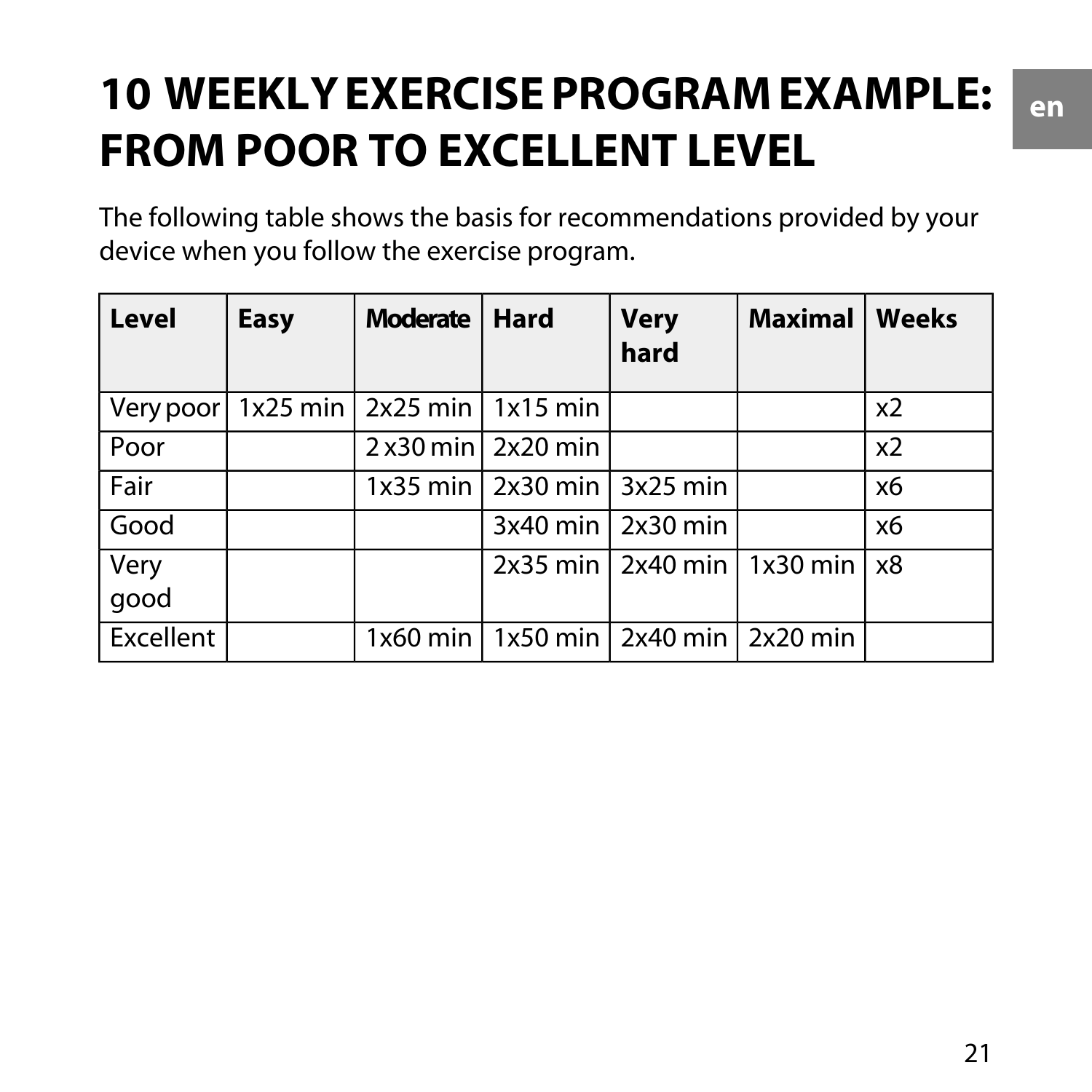## <span id="page-21-0"></span>**11 AFTER EXERCISE**

## <span id="page-21-1"></span>**11.1 After exercise with HR**

- 1. Press  $\blacktriangleright$  to stop the exercise.
- 2. Select **yes**  $(\blacktriangleright \blacksquare)$  to confirm stopping the exercise and to view the summary, or select **no** ( $\otimes$ **A**) to continue the exercise.
- 3. Press  $\rightarrow$  to browse through the different views of the summary.
- 4. Keep  $\rightarrow$  pressed to return to the time view.



You can view the following information in the summary:

- starting time and date of the exercise
- percentage completed from the target (guided exercise)
- duration of the exercise
- amount of calories burned
- average HR
- peak HR

Use optional speed and distance PODs to see information on distance and average speed.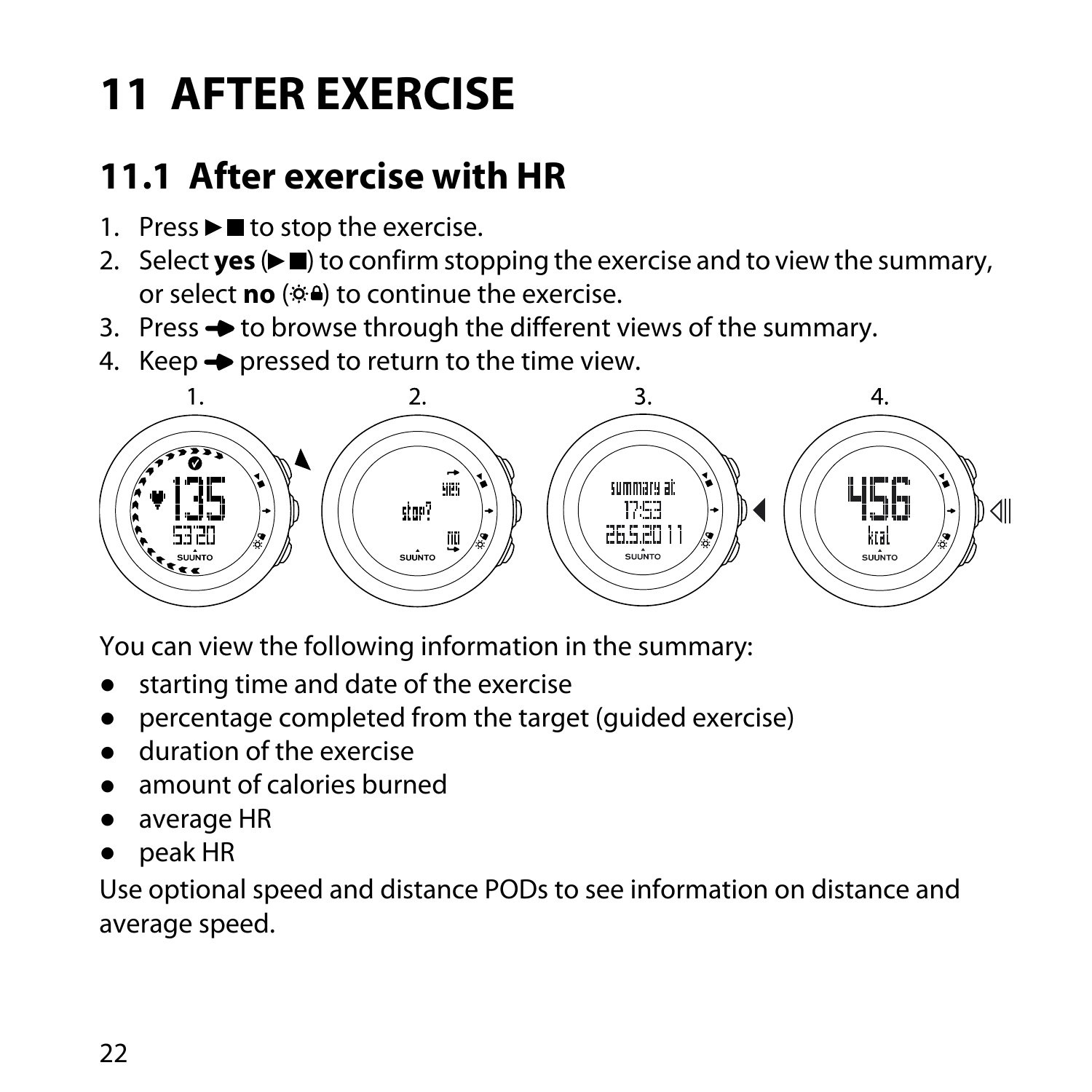**en**

*MOTE:* If your peak HR during the exercise has exceeded your maximum HR set in the device settings, the device automatically asks if you want to update your maximum HR.

 $\textbf{F} \equiv \textbf{F}$  **TIP:** You can skip the summary by keeping  $\rightarrow$  pressed in the first summary view. To view the previous exercise summary later, press  $\blacktriangleright$   $\blacksquare$  in the time view and select *prev. exercise*.

 $\equiv$   $\equiv$   $\bf{TP:}$  During exercises using a heart rate belt, you can pause the stopwatch by  $presing  $\blacksquare$$ . The device saves the exercise log automatically if you do not continue the exercise by pressing  $\blacktriangleright \blacksquare$  within one hour. To continue recording, select **no** ( $\blacktriangle$ ).

<span id="page-22-0"></span> $\textbf{F} \equiv \textbf{F}$  **TIP:** Hand-wash the heart rate belt regularly after use to avoid unpleasant odor.

## **11.2 After exercise without HR**

- 1. Press  $\blacktriangleright$  to stop the exercise.
- 2. Select **yes** (▶■) to confirm stopping the exercise, or **no** ( $\circ$ **a**) to continue the exercise.
- 3. If you stopped the exercise, select **yes** ( $\blacktriangleright$  **)** to save it. Select **no** ( $\circ$ **4)** if you do not want to save the exercise.
- 4. If you saved the exercise, the device asks you to estimate your effort. Select **easy, moderate, hard, very hard, or maximal with**  $\blacktriangleright$  $\blacksquare$  **and**  $\divideontimes$ **<sup>a</sup>. Confirm** with  $\rightarrow$ .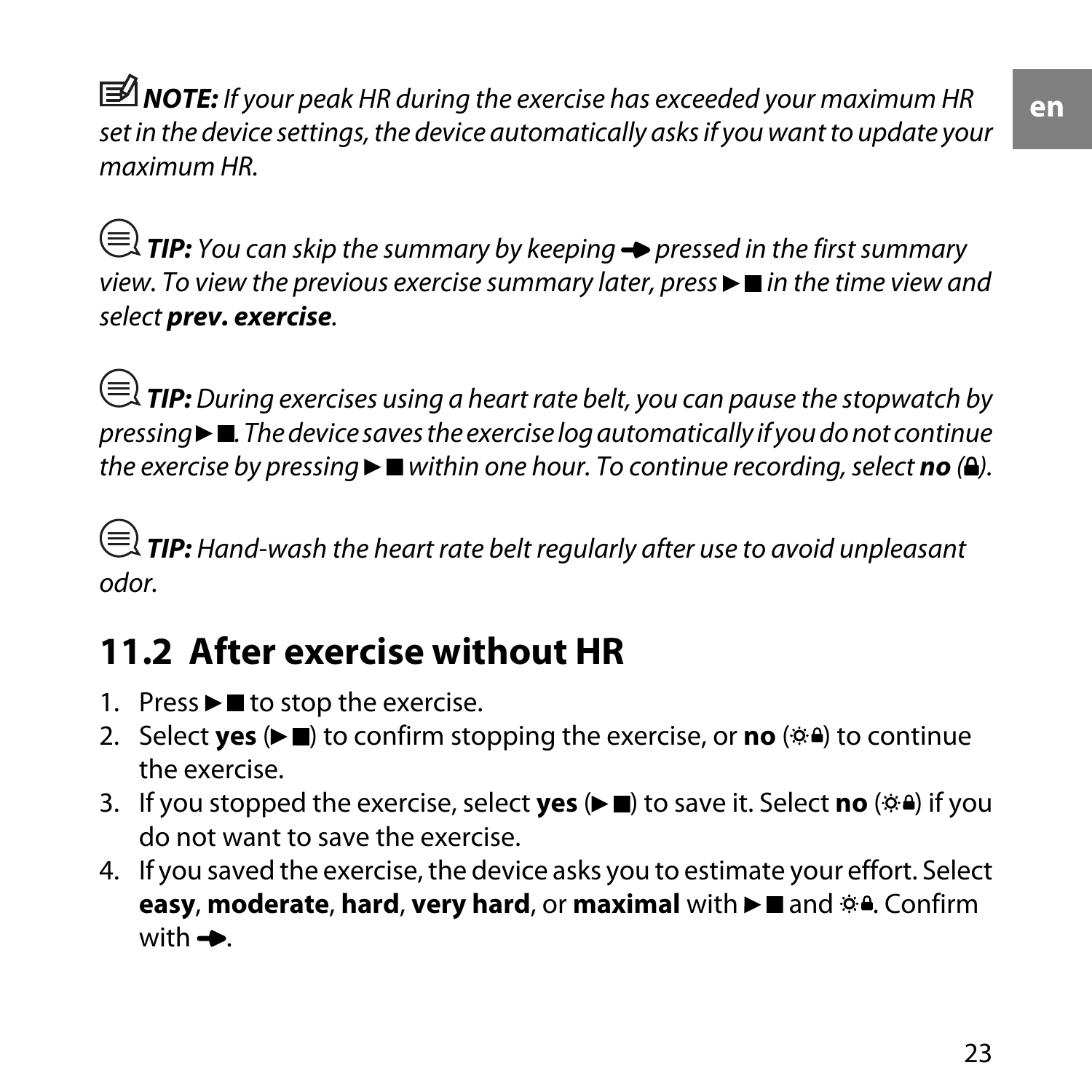

Based on your estimation, the device estimates the kcal consumption and adjusts your exercise plan accordingly.

 *NOTE:* Follow your personal feeling during the exercise when estimating your exercise effort.

You can view the following information in the summary:

- starting time and date of the exercise
- percentage of completion
- duration of the exercise
- estimated amount of calories burned

Use optional speed and distance PODs to see information on distance, pace, and average speed.

<span id="page-23-0"></span> *TIP:* You can use the estimation feature in sports where you cannot record your HR or use your HR belt, for example swimming.

### **11.3 Recovery rate**

After each exercise, the device shows how long it takes for you to fully recover and when you are ready for exercising on full intensity within your personal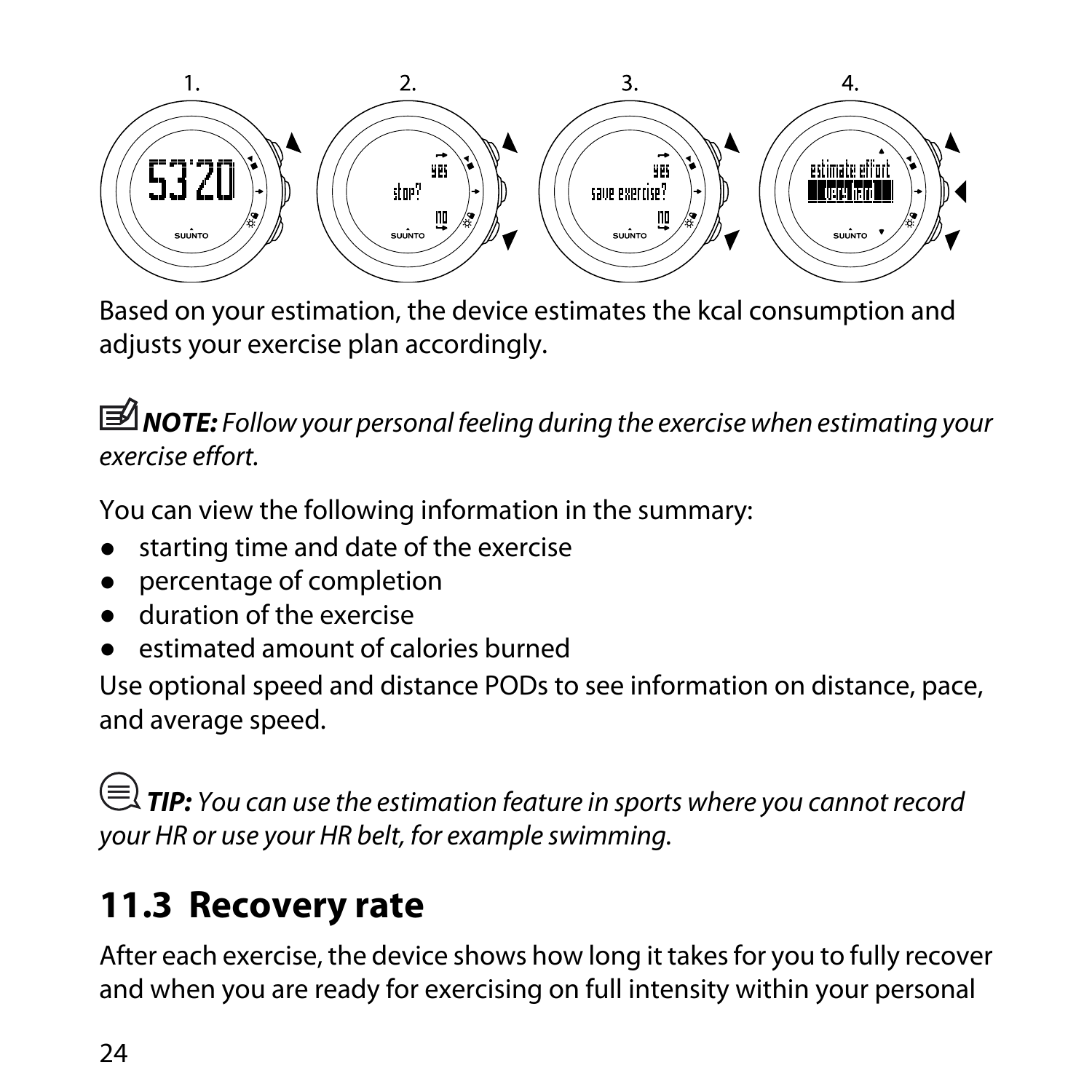fitness level. Check your recovery rate at any time in **suggestion**, see [Chapter](#page-28-0) [13 Reviewing plans and history on page 29](#page-28-0). If the recovery time is more than 24 hours, we strongly recommend you to have a rest day to avoid over-exercising. You can always follow the exercise program recommendations, even though you are not fully recovered. If you are using the **free** exercise type, we strongly recommend you to exercise only if your recovery time is less than 24 hours.

 *NOTE:* Consult a professional trainer to learn more about how to utilize recovery rates (exercise and rest ratio) and to reach your targets.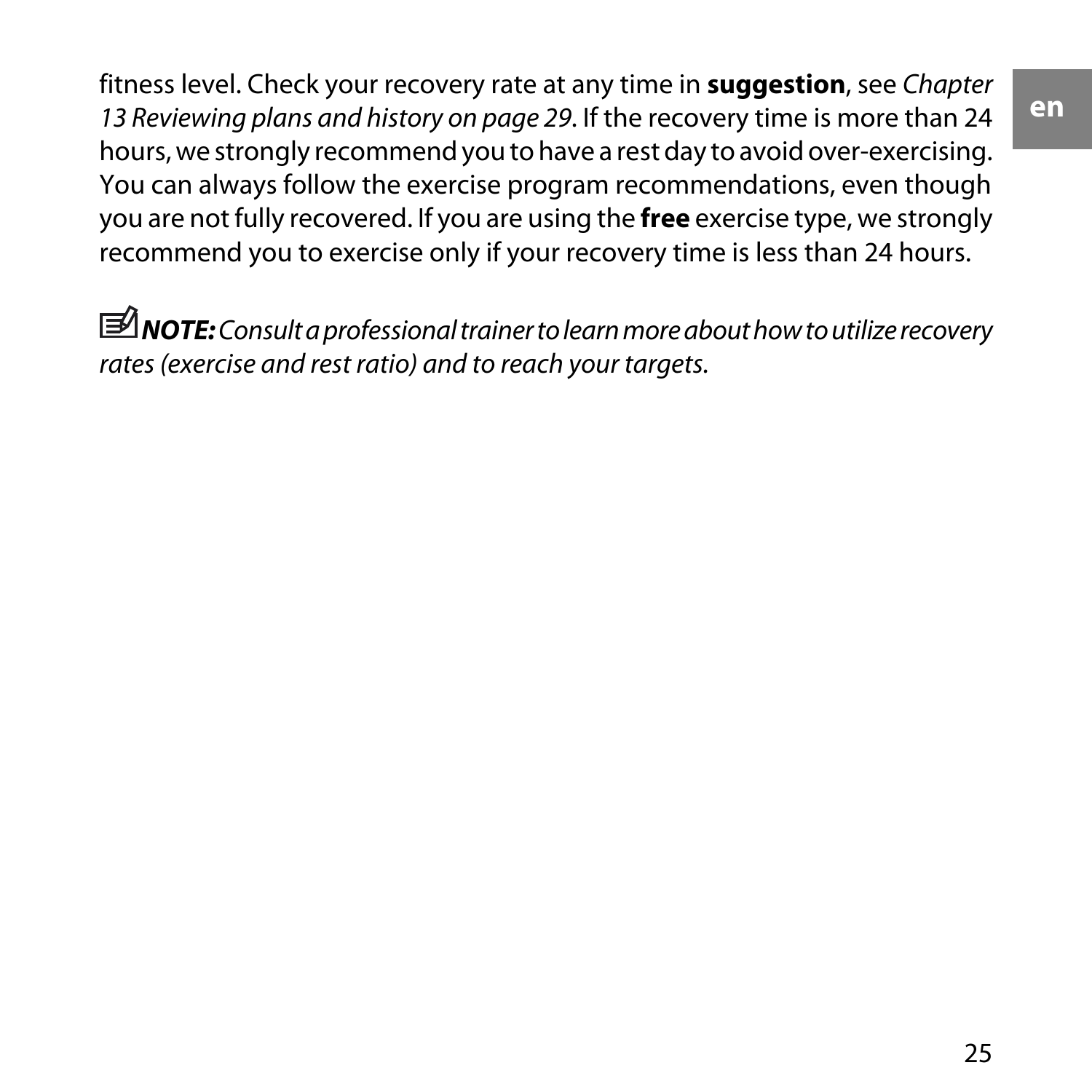# <span id="page-25-0"></span>**12 REST HR AND FITNESS TEST**

## <span id="page-25-1"></span>**12.1 Testing your fitness level**

Proceed with the fitness test (Rockport test) to evaluate your fitness level. The test helps you to follow your progress and gives up-to-date information for various calculations in the device. The fitness test usually takes 10-30 minutes, depending on your walking speed.

Find a level and even place where the distance of 1.6 km/1 mile is known (for example, 4 times around a 400 m track).

 *TIP:* Use a treadmill or internet map services to determine a known distance.

To take the test:

- 1. In the time view, press  $\blacktriangleright$   $\blacksquare$ .
- 2. Select **fitness test** with  $\blacktriangleright$  **n** and  $\hat{\varphi}$ **<sup>a</sup>**.
- 3. Confirm with  $\rightarrow$  and wait until the device finds HR belt signal.
- 4. Press  $\blacktriangleright$  **II** to start the test.
- 5. Walk 1.6 km (1 mile) as fast as possible at an even pace.
- 6. At 1.6 km (1 mile), stop the test with  $\blacktriangleright$  .

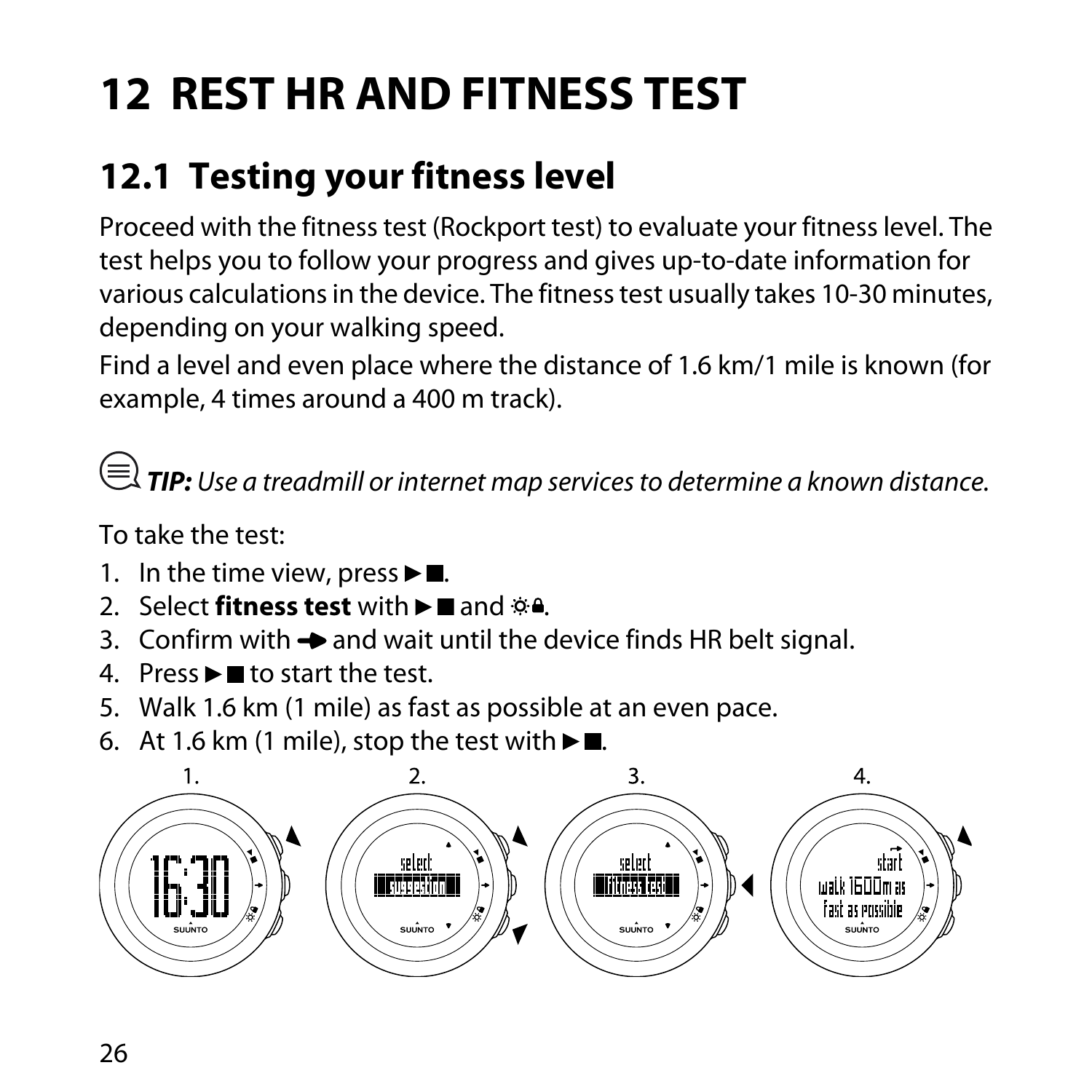When ready, Suunto M5 calculates your fitness index (scale 0 - 10) and shows your current fitness level:

| $0 - 1.9$    | =   | very poor     |
|--------------|-----|---------------|
| $2 - 3.9$    | $=$ | below average |
| $4 - 4.9$    | $=$ | fair          |
| $5.0 - 5.9$  | $=$ | qood          |
| $6.0 - 6.9$  | $=$ | very good     |
| $7.0 - 10.0$ | $=$ | excellent     |

 *NOTE:* If you are using a guided exercise program, the fitness test is considered an exercise and affects the target completion.

 *TIP:* Compare your results with your previous fitness test results in *history & trend*, see [Section 13.2 History & trend on page 30](#page-29-1).

<span id="page-26-0"></span> *TIP:* Perform the fitness test regularly, for example once a month, to keep your fitness level updated.

### **12.2 Testing your rest HR**

Rest HR is your HR at rest. Test your rest HR to get even more personalized guidance from Suunto M5 and to follow the development of your fitness level. Improving fitness level usually lowers the rest HR.

To test your rest HR:

1. Moisten the contact areas and put on the HR belt.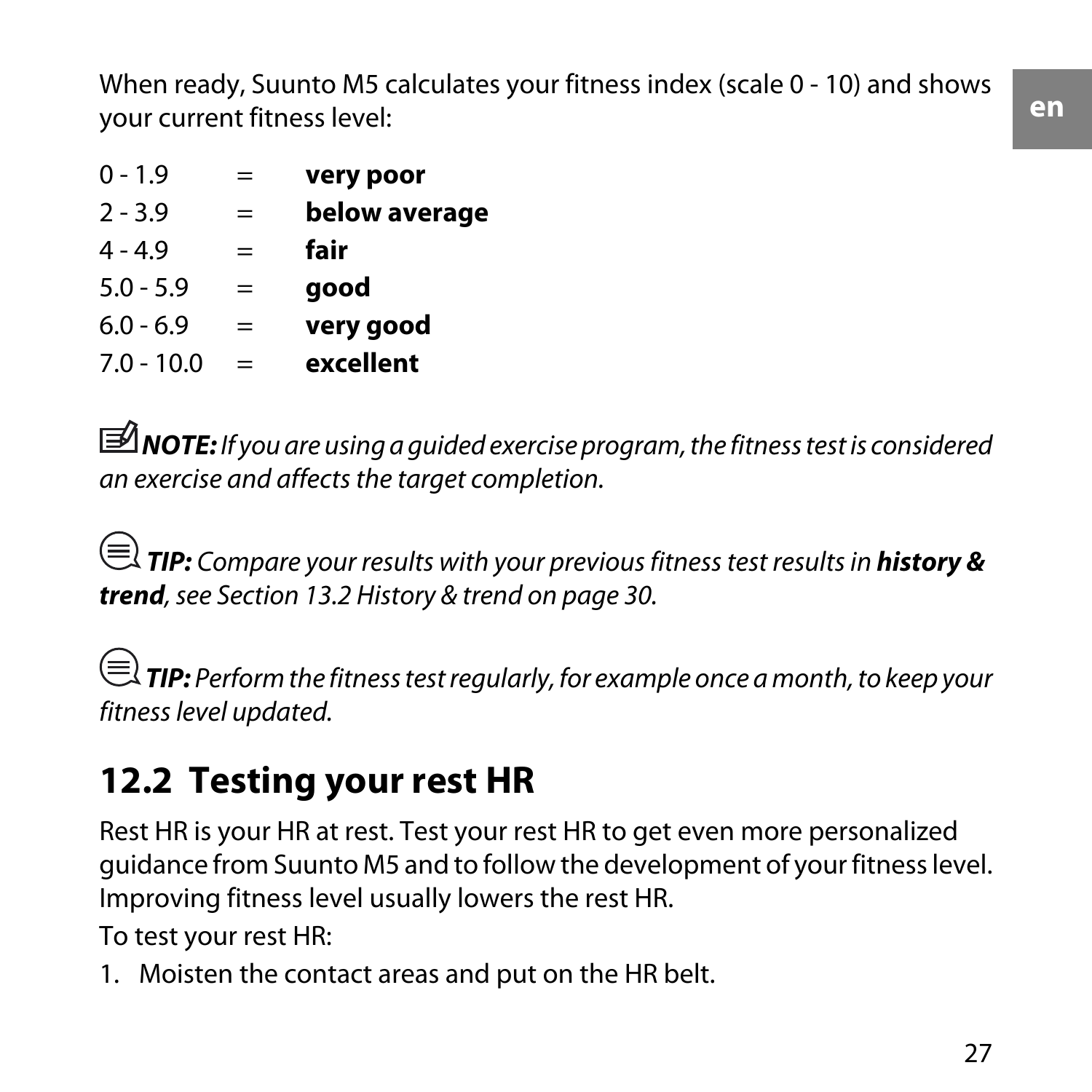- 2. Make sure your device receives the HR signal.
- 3. Lie down and relax for three minutes.
- 4. Check your heart rate from the device and adjust it accordingly in the **personal settings**.

*E* TIP: The best time to perform the rest HR test is after a good night's sleep. If you just had coffee, feel tired or stressed, do the test later.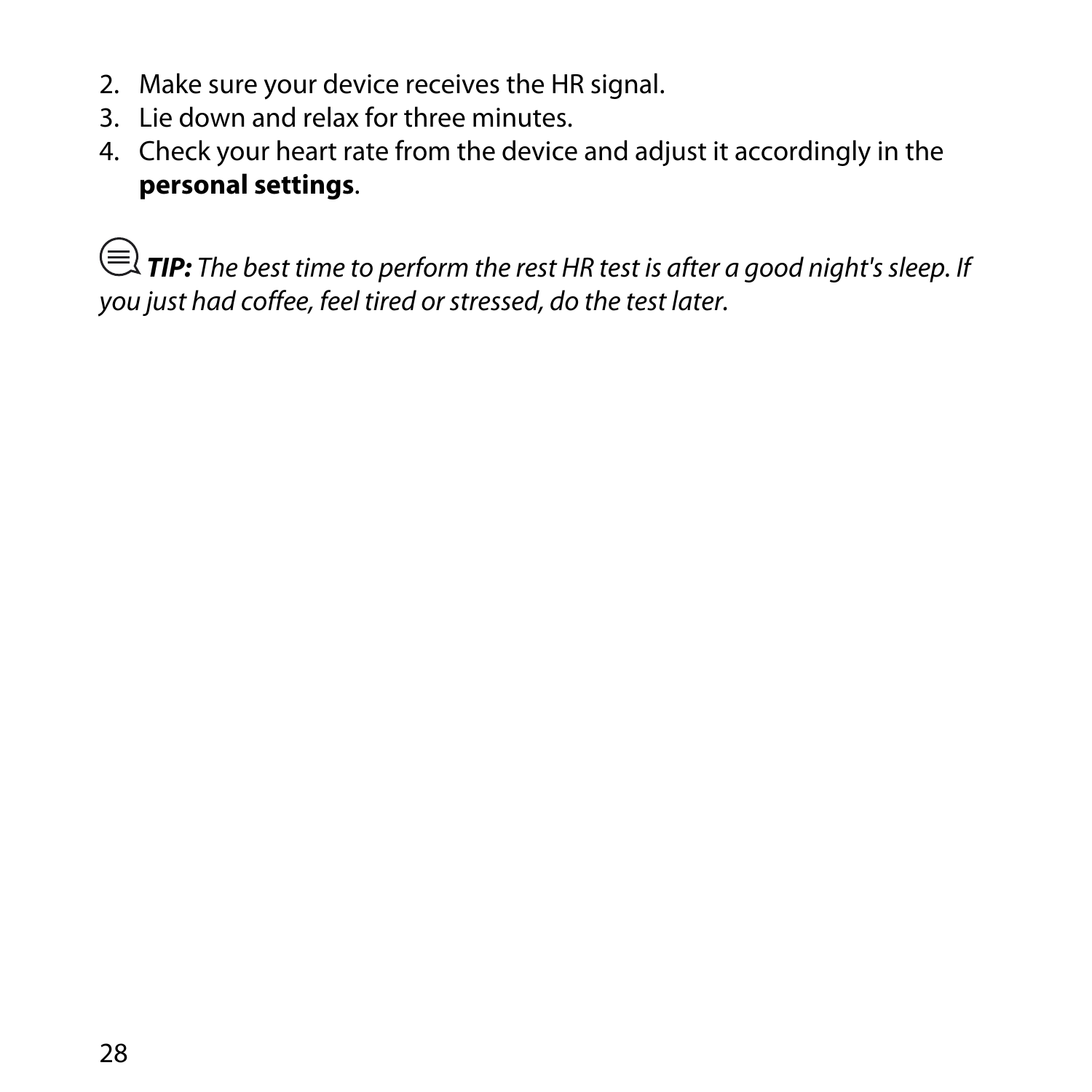## <span id="page-28-0"></span>**13 REVIEWING PLANS AND HISTORY**

You can review the following information:

- suggestion: recovery time and also the recommendation for your next exercise, if you have selected a guided exercise type in the settings
- **history & trend**: the cumulative information of your saved exercise sessions
- **prev. exercise**: the information of your previous exercise

To review your plans and history:

- 1. In the time view, press  $\blacktriangleright$   $\blacksquare$ .
- 2. Select **suggestion, history & trend, or prev. exercise** with ► **■** or  $*$ <sup>a</sup>.
- 3. Confirm your selection with  $\rightarrow$ .
- 4. Press  $\rightarrow$  to browse through the views. After you have browsed through all the views, the device returns to the time view.



 $\left(\equiv\right)$  TIP: Keep  $\rightarrow$  pressed to return to the time view.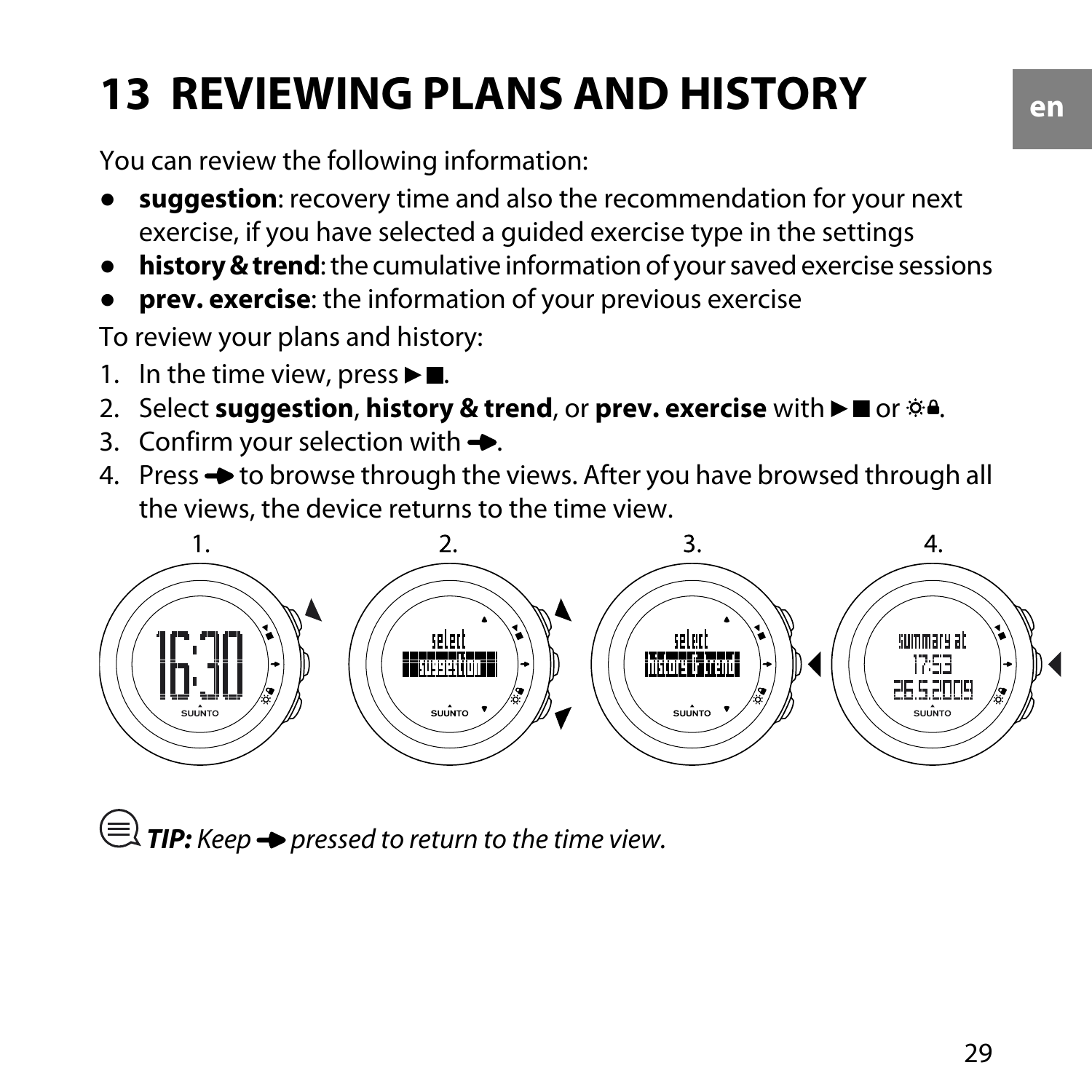## <span id="page-29-0"></span>**13.1 Exercise plan**

After you have set your fitness level in the initial settings, Suunto M5 offers you a long term plan with a 7-day overview, in line with the recommendations of the American College of Sports Medicine.

In **suggestion** you can view the following information:

- recovery time
- recommended exercise duration for the next 7 days
- graph of the recommended exercises for the next 7 days
- next target for next 6 weeks (**fitness** and **weight** target)
- next recommended training time, duration, and intensity

Perform the fitness test to measure your current fitness level. Based on your current fitness level and ACSM guidelines, your Suunto M5 creates an exercise program that gradually guides you to **excellent** fitness level. For example, if your fitness level is **below average**, the exercise program guides you towards the **fair** fitness level first, before moving towards **good**. That way you can build a solid fitness base without the risk of overtraining. As your physical condition improves, the frequency, duration, and intensity of the exercise sessions recommended by your Suunto M5 will increase. After you reach the **excellent** fitness level, your Suunto M5 exercise program helps you in maintaining the **excellent** fitness level.

### <span id="page-29-1"></span>**13.2 History & trend**

**History & trend** shows you the cumulative information of your saved exercise sessions.

You can view the following information:

● number and duration of all saved exercises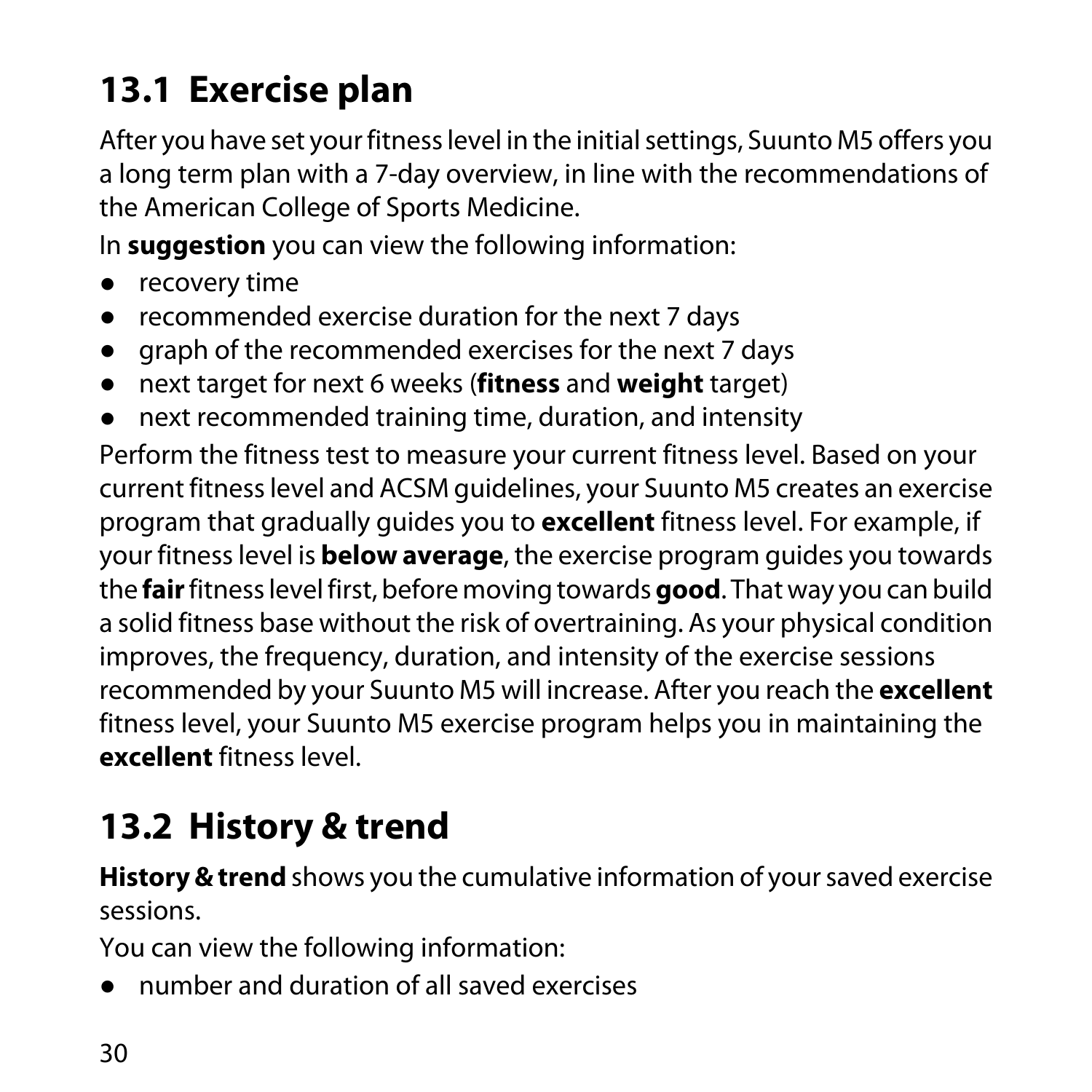- exercise duration and calories burned during the last 4 weeks
- percentage completed from the weekly and monthly targets
- total distance, the distance of the last 4 weeks, and the time period during which the distance was completed (if optional speed and distance POD is used)
- previous fitness test date and result
- graph of the previous 7 fitness test results

*MOTE:* The percentages of completed weekly and monthly targets include today's exercise. If you have not completed today's exercise, the percentage target is lower than 100% even if you have followed the recommendations.

<span id="page-30-0"></span> *TIP:* Transfer your saved exercise sessions to Movescount.com, for example, once a month with an optional Suunto PC POD or Suunto Movestick.

### **13.3 Previous exercise**

In **prev. exercise** you can view the information of your previous exercise. For more information about the views, see [Section 11.1 After exercise with HR on page](#page-21-1) [22](#page-21-1) and [Section 11.2 After exercise without HR on page 23](#page-22-0).

You can only view the details of your previous exercise from the device. However, it stores all exercise details from the previous 80 sessions, which you can view in more detail when you transfer the logs to Movescount.com.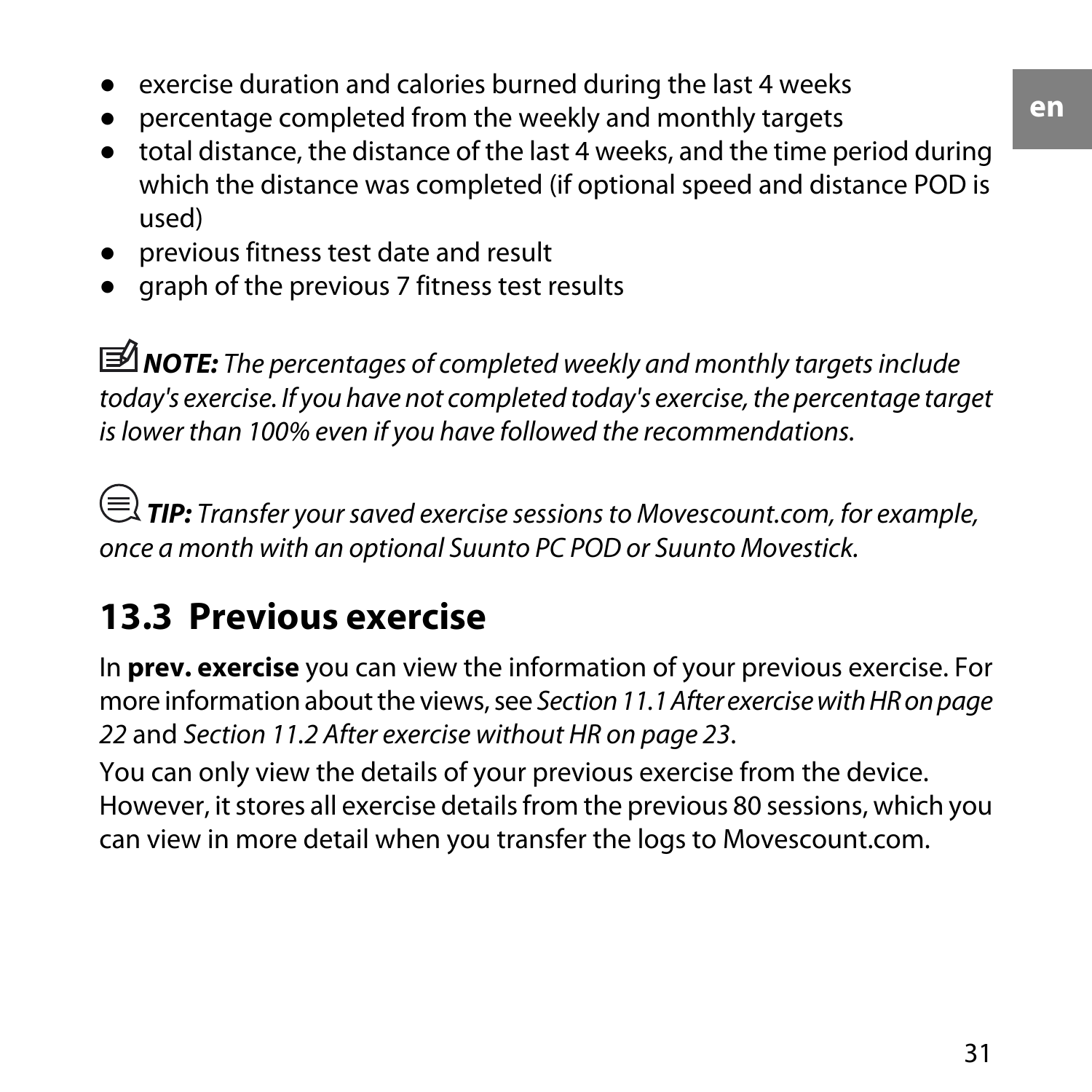# <span id="page-31-0"></span>**14 ADJUSTING SETTINGS**

You can adjust the settings in the time view. During exercise, you can only set the sounds on or off, keeping  $\rightarrow$  pressed.

To adjust the settings:

- 1. In the time view, keep  $\rightarrow$  pressed to enter the settings.
- 2. Press  $\rightarrow$  to enter the first setting. You can browse through the setting steps with  $\blacktriangleright$  and  $\&$   $\triangle$ .
- 3. Press  $\blacktriangleright \blacksquare$  or  $\hat{\varphi}$  a to change the values. Press  $\blacktriangleright$  to confirm and to move to the next setting.
- 4. When you are ready, select yes ( $\blacktriangleright$  ) to confirm all settings. If you still want to modify the settings, select **no** ( $\infty$ **a**) to return to the first setting.



<span id="page-31-1"></span>You can adjust the following settings:

#### **Time and personal settings**

- **time**: hours and minutes
- **alarm**: on/off, hours, minutes
- date: year, month, weekday
- **personal settings**: weight, fitness level, maximum HR (max. HR), rest HR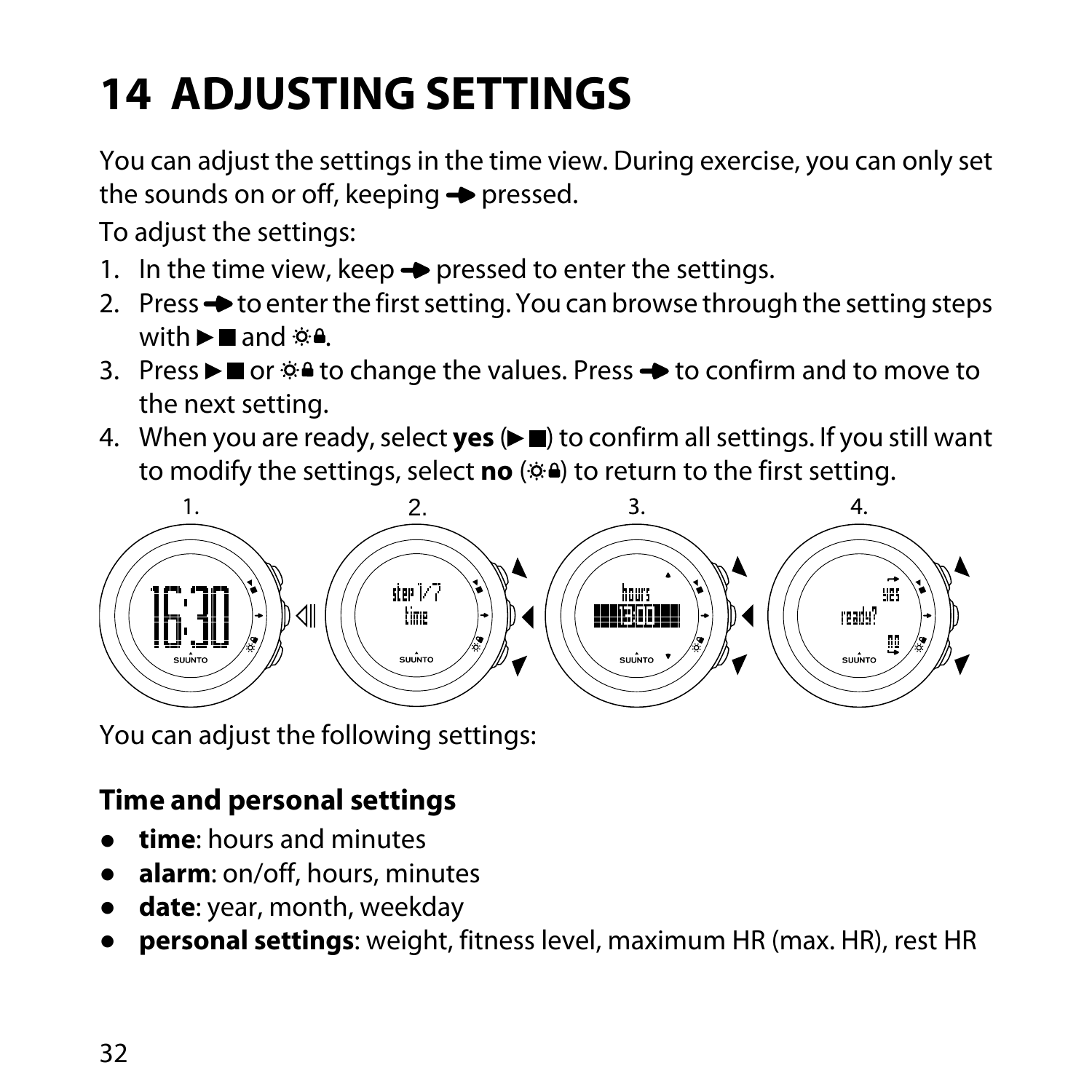#### <span id="page-32-0"></span>**Target type**

- fitness: guides you towards your next fitness level. When you reach the **excellent** fitness level, the device optimizes the exercise program to maintain the **excellent** fitness level.
- **weight**: guides you towards your target weight. The device only accepts safety weight targets within the limits of normal weights based on your BMI. When you set to lose more than 3 kg (7 lbs), the device will show the recommended weight loss for the next 6 weeks until you finally reach your weight target. When you reach your weight target, the program ends and you need to set a new target to get more guidance. Until then, the device sets the target to **free**.
- **free**: exercise without quidance

<span id="page-32-1"></span> *NOTE: fitness* and *weight* target types follow the guidelines of ACSM for exercise prescriptions. The device increases your fitness level automatically, if you follow the program.

#### **General settings**

**sounds**:

- **all on**: all sounds are on
- **buttons off**: you will hear all other sounds, except button presses
- **all off**: all sounds are off (when the sounds are off,  $\hat{x}$  is shown on the display during exercise)

 *NOTE:* Sounds do not work while the backlight is on.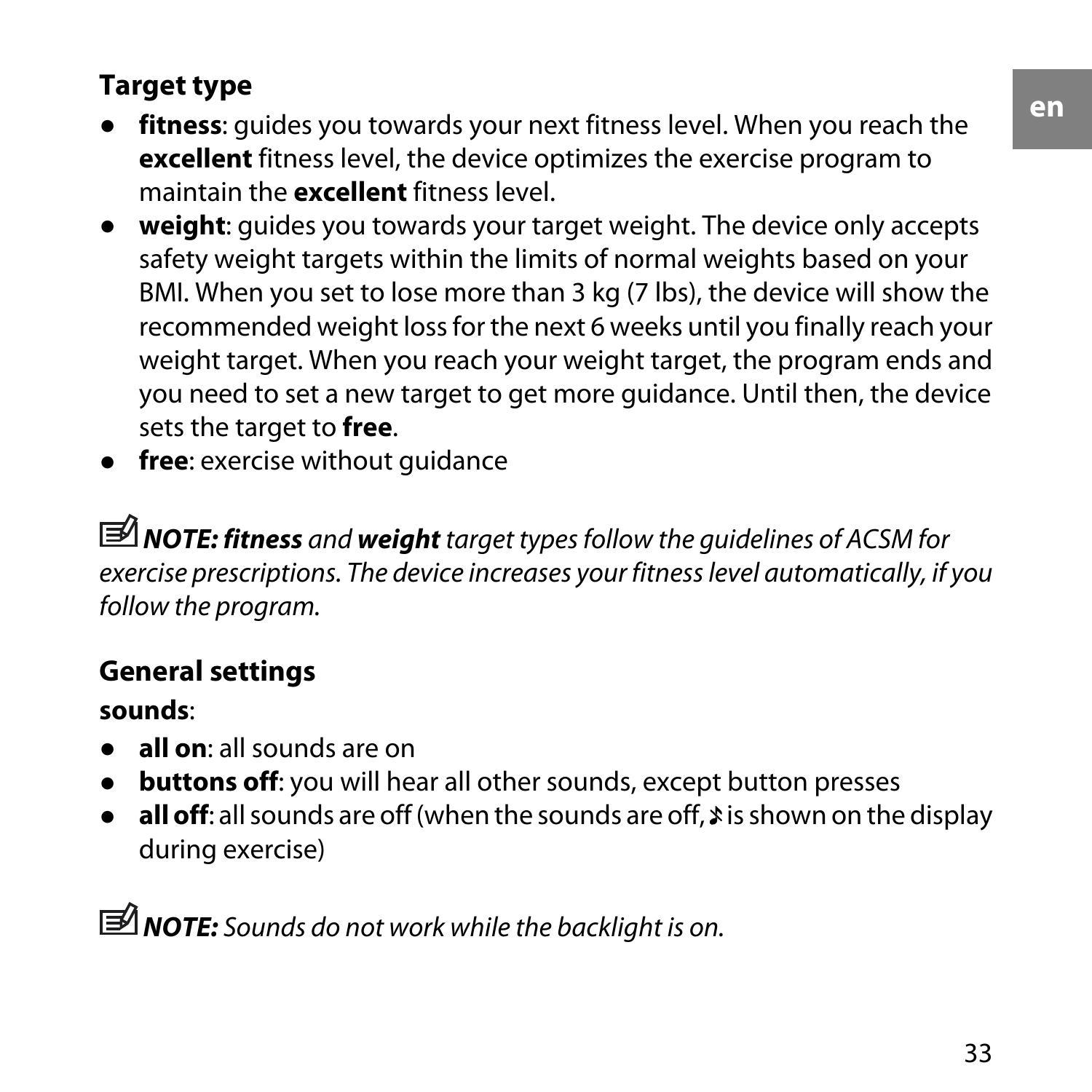Speed/pace unit (with optional speed and distance POD):

- km/h, mph
- <span id="page-33-0"></span>● min/km, min/mile

#### **Pairing**

- **skip:** skip pairing
- **belt**: pair HR belt
- <span id="page-33-1"></span>● **POD**: pair a POD

### **14.1 Sleep mode and initial settings**

To change the initial settings, you have to put the device into sleep mode. To put the device into sleep mode:

- 1. After the last step of general settings, when the device asks you to confirm that the setting changes are done, keep  $\rightarrow$  pressed until the device goes into sleep mode.
- 2. Press any button to activate the device again.
- 3. Set the initial settings, see [Chapter 5 Getting started on page 11](#page-10-0).

*MOTE:* When replacing the battery, only the time and date change. The device remembers your previous initial settings and recorded exercises.

#### **Example: adjusting alarm settings**

When the alarm is on,  $\triangleq$  is shown on the display.

To set the alarm on/off:

- 1. In the time view, keep  $\rightarrow$  pressed to enter the settings.
- 2. Browse to **alarm** with  $\blacktriangleright$  and confirm with  $\blacktriangle$ .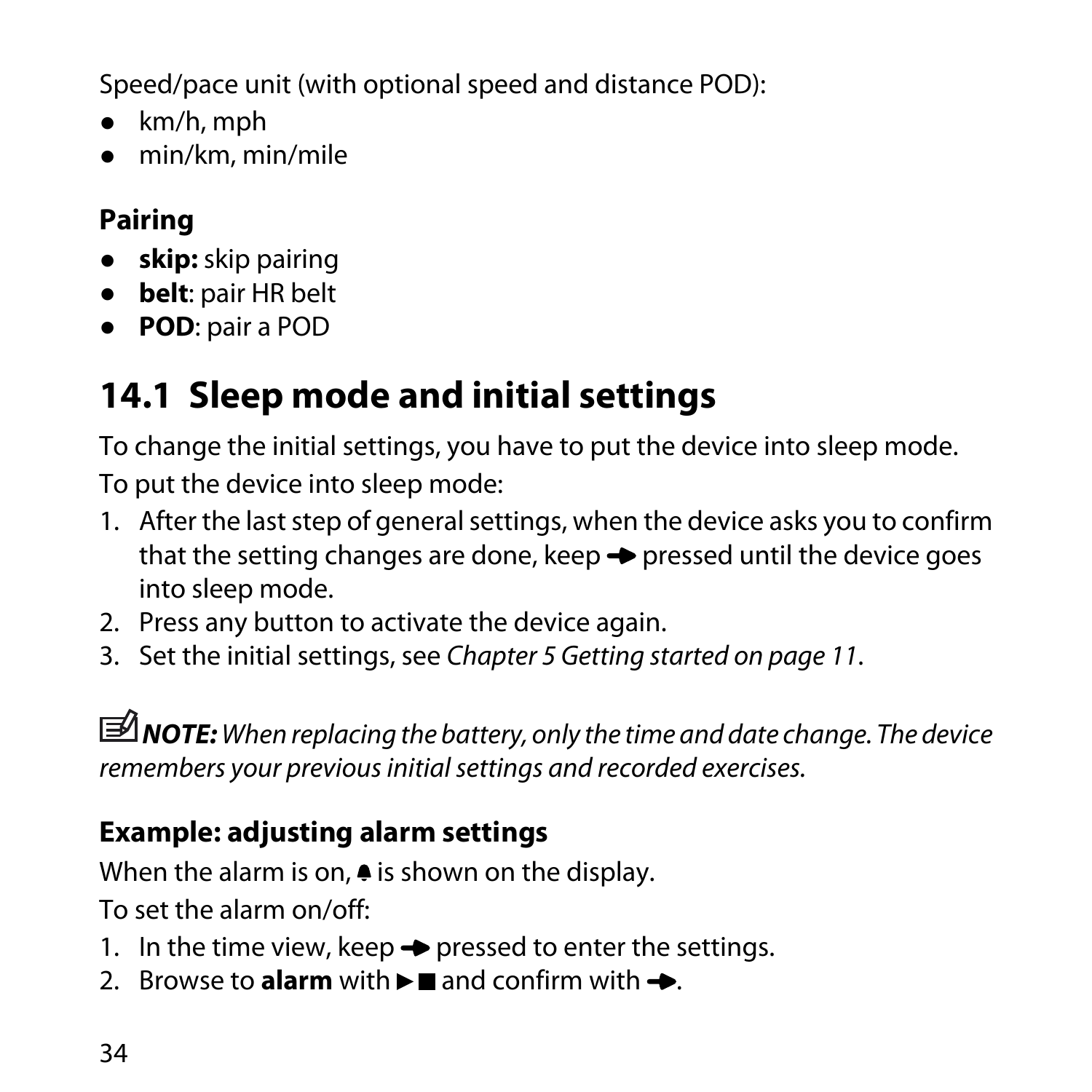- 3. Set the alarm **on** or **off** with  $\blacktriangleright$  and  $\phi$  a. Confirm with  $\blacktriangleright$ .
- 4. Set the alarm time with  $\blacktriangleright \blacksquare$  and  $\hat{\blacklozenge}$  . Confirm with  $\blacktriangleright$ .



<span id="page-34-0"></span>When the alarm sounds, press **stop** ( $\circ$ **a**) to turn it off. After you have stopped the alarm, it sounds the same time the following day.

### **14.2 Changing language**

If you want to change the device's language or you have chosen the wrong language when setting up the device, the device needs to be put to sleep. For information on how to put the device to sleep, see [Section 14.1 Sleep mode and](#page-33-1) [initial settings on page 34](#page-33-1). For more information on battery replacement, see [Section 17.1 Replacing battery on page 39](#page-38-1).

*<u>I</u>* NOTE: The device remembers your previous initial settings and recorded exercises.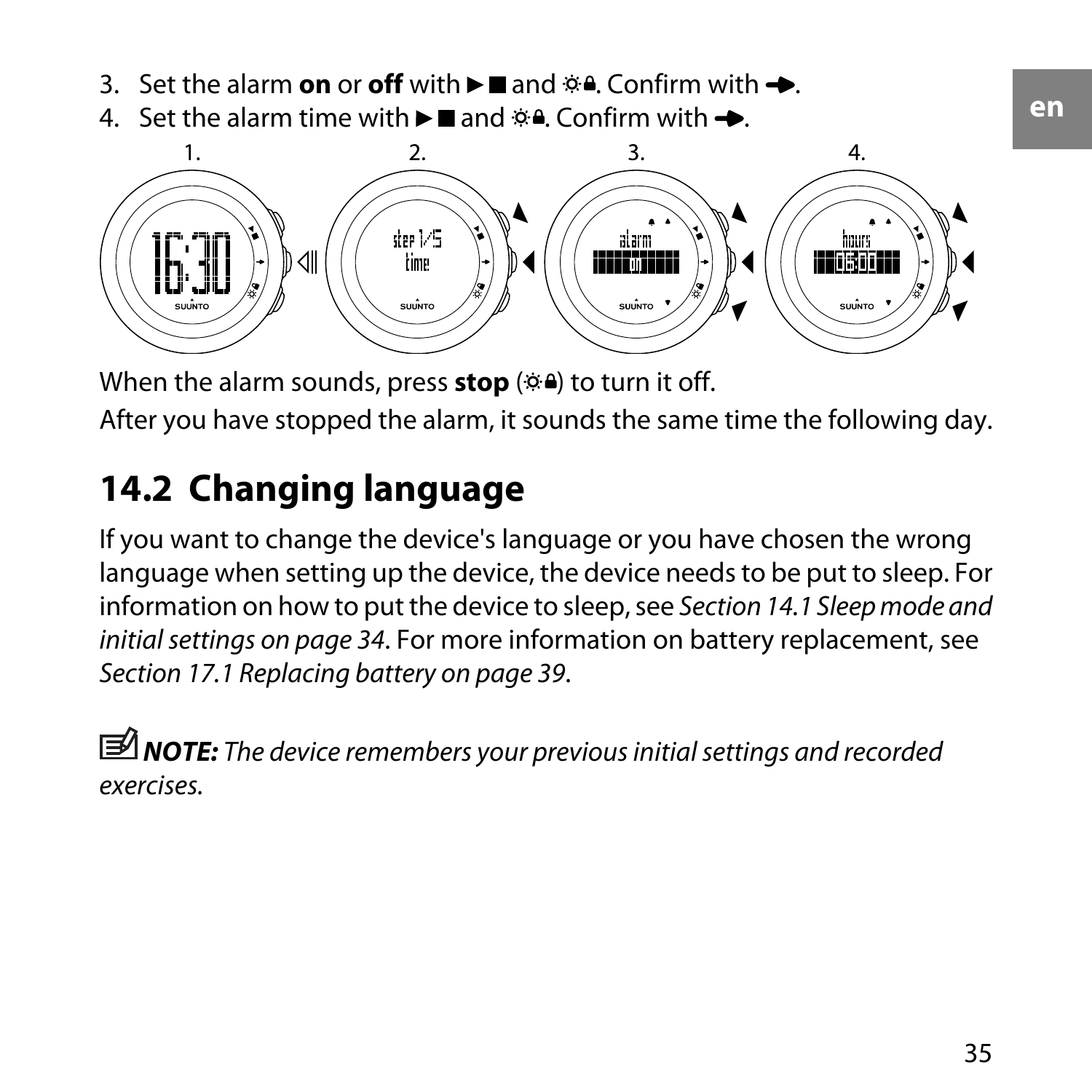## <span id="page-35-0"></span>**15 CONNECTING TO WEB**

Transfer your recorded logs with an optional Suunto PC POD or Suunto Movestick to Movescount.com, and download settings and customized plans from Movescount.com to your Suunto M5.

Movescount is an online sports community that offers you a rich set of tools to manage your daily activities and create engaging stories about your experiences. Movescount offers you new ways to get inspired with other members to drive you forward!

To connect to Movescount:

- 1. Go to www.movescount.com.
- 2. Register and create your Movescount account.

To install Moveslink:

- 1. Go to **SETTINGS > MOVESLINK**.
- 2. Download and install Moveslink.

To transfer data:

- 1. Plug Suunto Movestick into your computer's USB port.
- 2. Follow the Movescount instructions on how to connect your device and transfer data to your Movescount account.

 $\textcircled{\text{F}}$  **TIP:** The device stores the latest 80 logs. After that it starts to overwrite the oldest logs. To avoid losing old logs and to view their details, transfer them to Movescount.com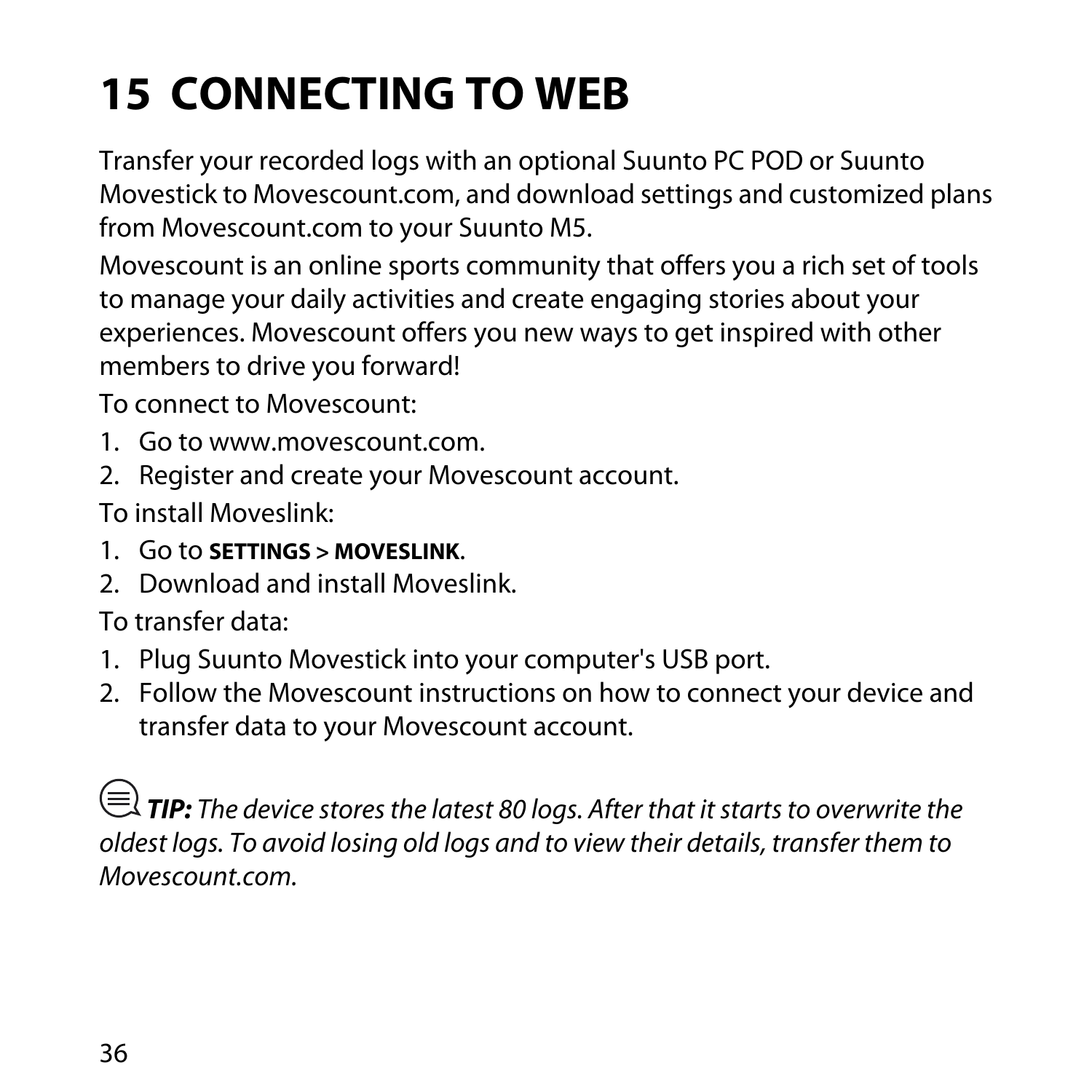# <span id="page-36-0"></span>**16 PAIRING POD/HR BELT**

Pairing means that you connect two devices so that they send and receive information between each other.

Pair Suunto M5 with optional Suunto PODs (Suunto Foot POD, GPS POD, and Bike POD) to receive additional speed and distance information during exercise. Suunto M5 is compatible with Suunto Dual Comfort Belt.

The HR belt included in your Suunto M5 package is already paired. Pairing is required only if you want to change the HR belt or a speed POD with the device. You can pair up to three Suunto speed and distance PODs simultaneously. If you pair more than three PODs, only the latest three will be paired.

To pair a POD or an HR belt:

- 1. In the time view, keep  $\rightarrow$  pressed to enter the settings.
- 2. Press  $\rightarrow$  to scroll to the pairing options. You can browse through the setting steps with  $\blacktriangleright$  and  $\phi$ **.**
- 3. Select **POD** or **belt** with  $\blacktriangleright$  and  $\hat{\varnothing}$  a. Confirm with  $\blacktriangleright$ .
- 4. Turn on your POD or HR belt (by re-inserting battery). See the POD manual for information on how to turn on the POD. Wait for the message **paired**.
- 5. If the pairing fails, press  $\rightarrow$  to return to the pairing setting.

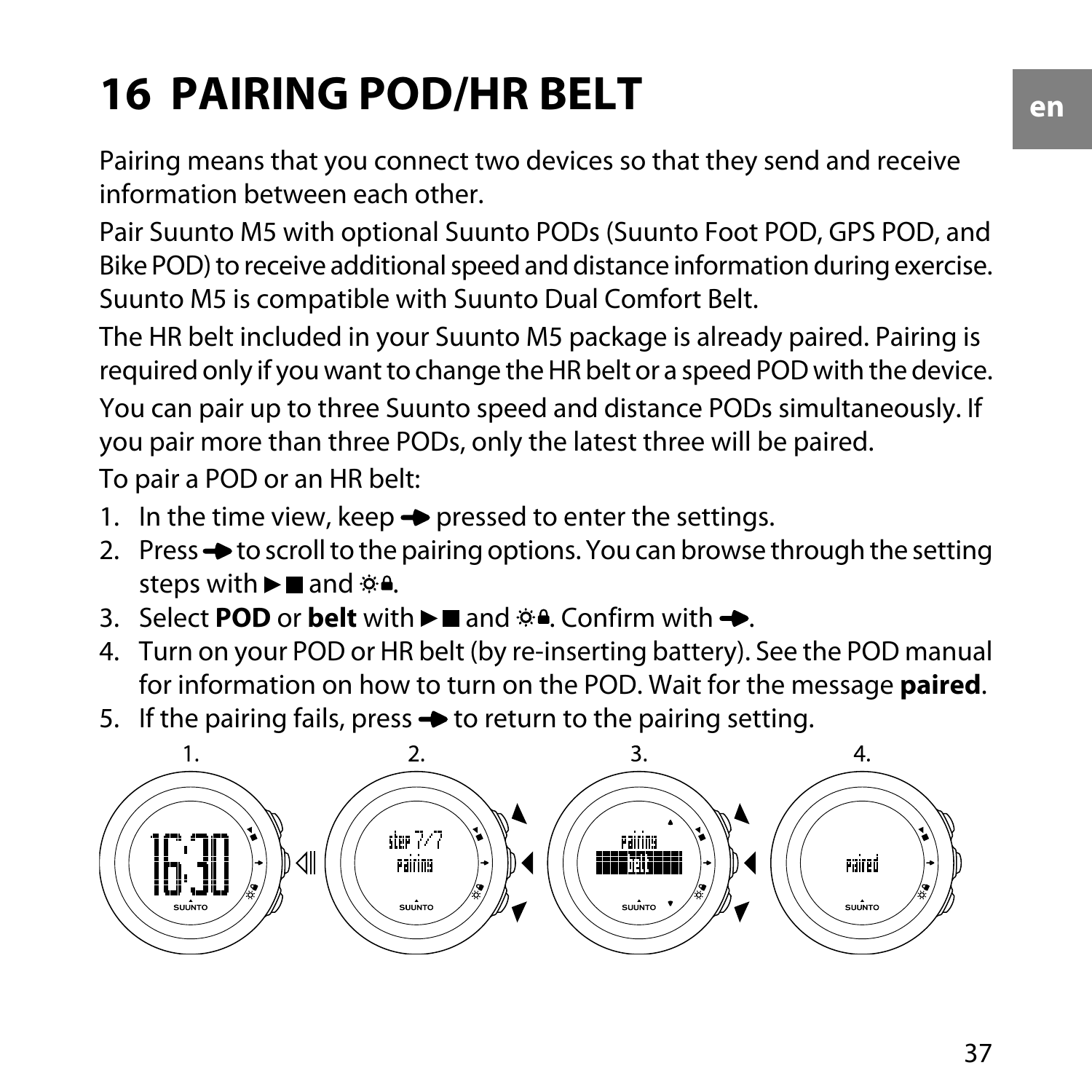### <span id="page-37-0"></span>**16.1 Troubleshooting**

If HR belt pairing fails, try the following:

- 1. Remove the battery.
- 2. Re-insert the battery upside down to reset the HR belt and remove the battery again.
- 3. Scroll to the device's pairing option.
- 4. Insert the battery in the HR belt the right side up.

*MOTE:* You do not need to calibrate the speed and distance PODs. The Bike POD values are accurate according to regular mountain bike wheels (26 x 1.95 > inches). In city bikes, the deviation is from -2 to -3%. The Foot POD values depend on your running style and the deviation is from -5 to 5%.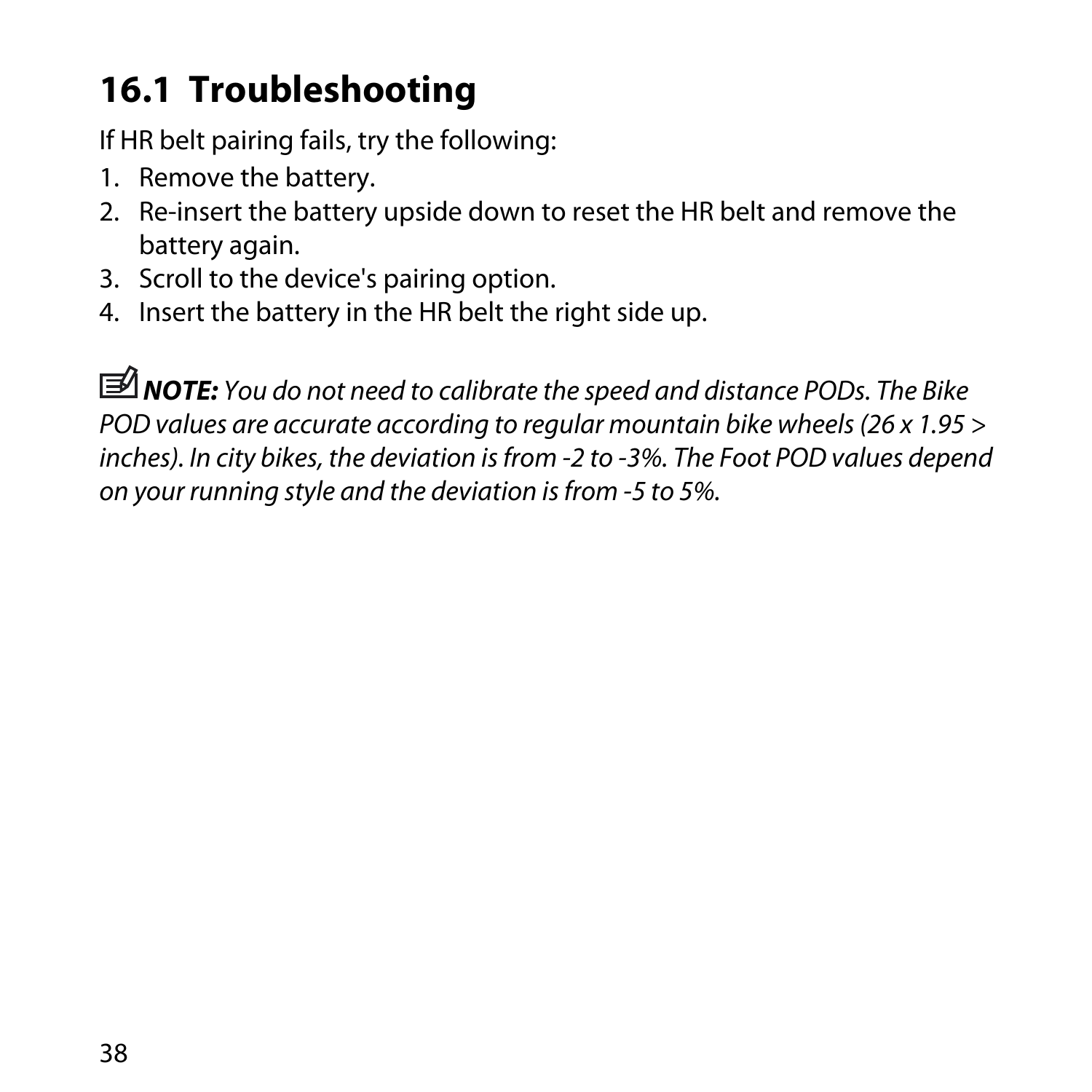# <span id="page-38-0"></span>**17 CARE AND MAINTENANCE**

Handle the unit with care – do not knock or drop it.

Under normal circumstances the device will not require servicing. After use, rinse it with fresh water, mild soap, and carefully clean the housing with a moist soft cloth or chamois.

Do not try to repair the unit yourself. Contact an authorized Suunto service, distributor or retailer for any repair. Use only original Suunto accessories damage caused by non-original accessories is not covered by warranty.

*MOTE:* Never push the buttons while swimming or in contact with water. Pressing the buttons while the unit is submerged could cause the unit to malfunction.

## <span id="page-38-1"></span>**17.1 Replacing battery**

If  $\blacksquare$  is displayed, a battery replacement is recommended. Replace the battery with extreme care to ensure your Suunto M5 remains water resistant. Careless replacement may void the warranty. Replace the battery as illustrated here: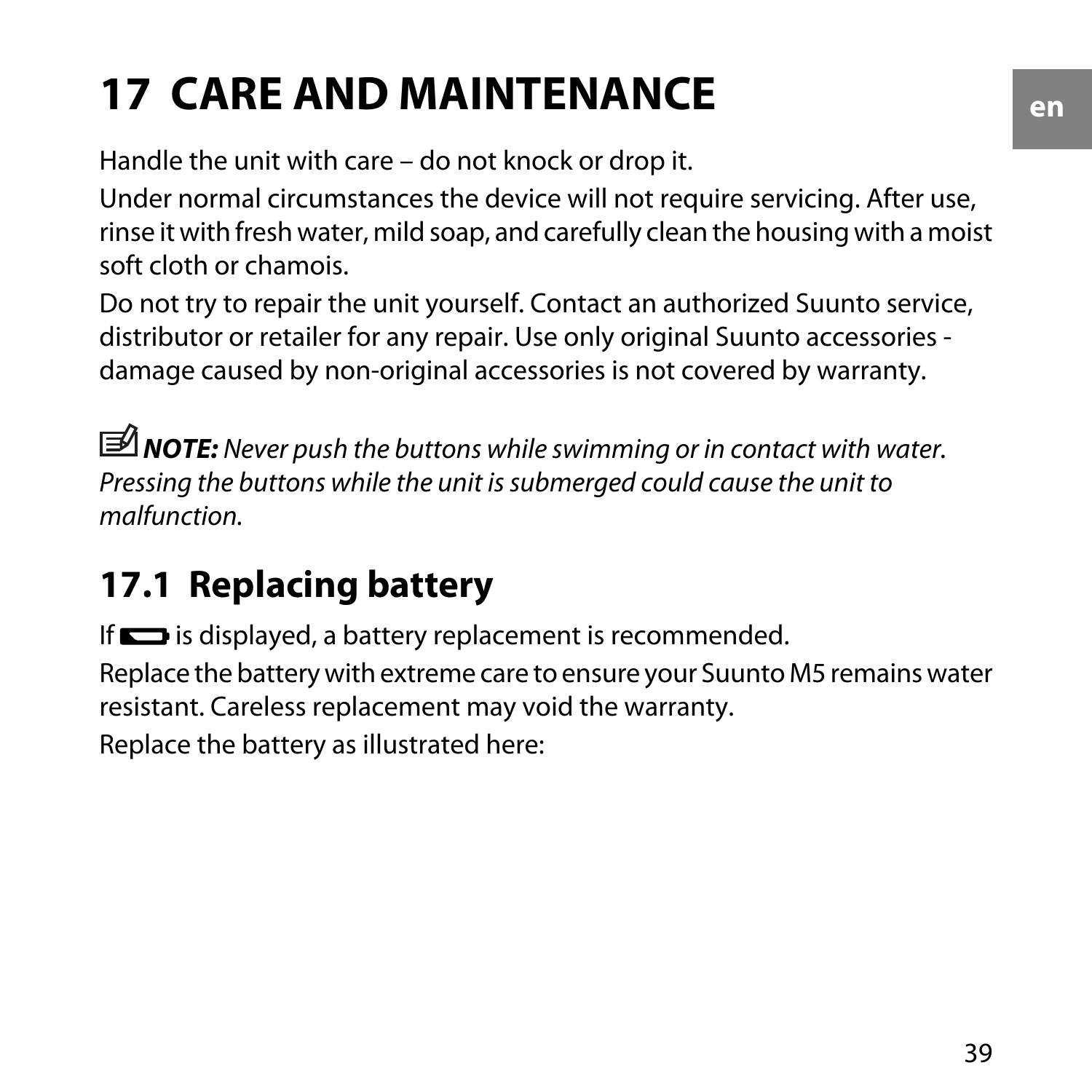

*MOTE: Carefully ensure that the plastic O ring is properly placed so that the* wristop computer remains water-resistant. Careless battery replacement may void the warranty.

 *NOTE:* Be careful with the spring in the battery compartment (see illustration). If the spring is damaged, please send your device to an authorized Suunto representative for service.

*MOTE:* When replacing the battery, only the time and date change. Previous initial settings and recorded exercises are restored.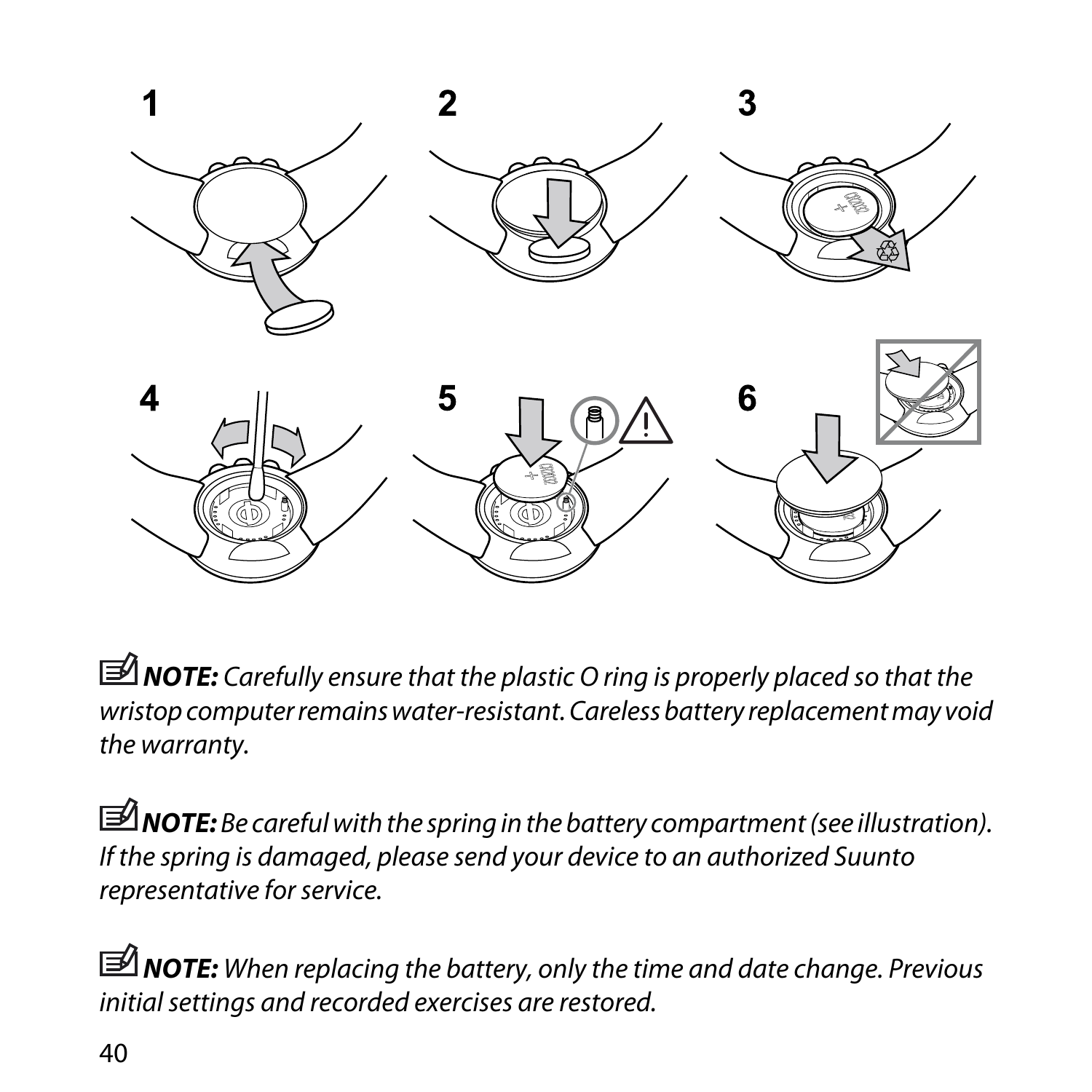### <span id="page-40-0"></span>**17.2 Replacing HR belt battery**

Replace the battery as illustrated here:



*MOTE: Suunto recommends that the battery cover and the O ring are changed* simultaneously with the battery to ensure that the HR belt remains clean and water resistant. Replacement covers are available with replacement batteries from your authorized Suunto dealer or web shop.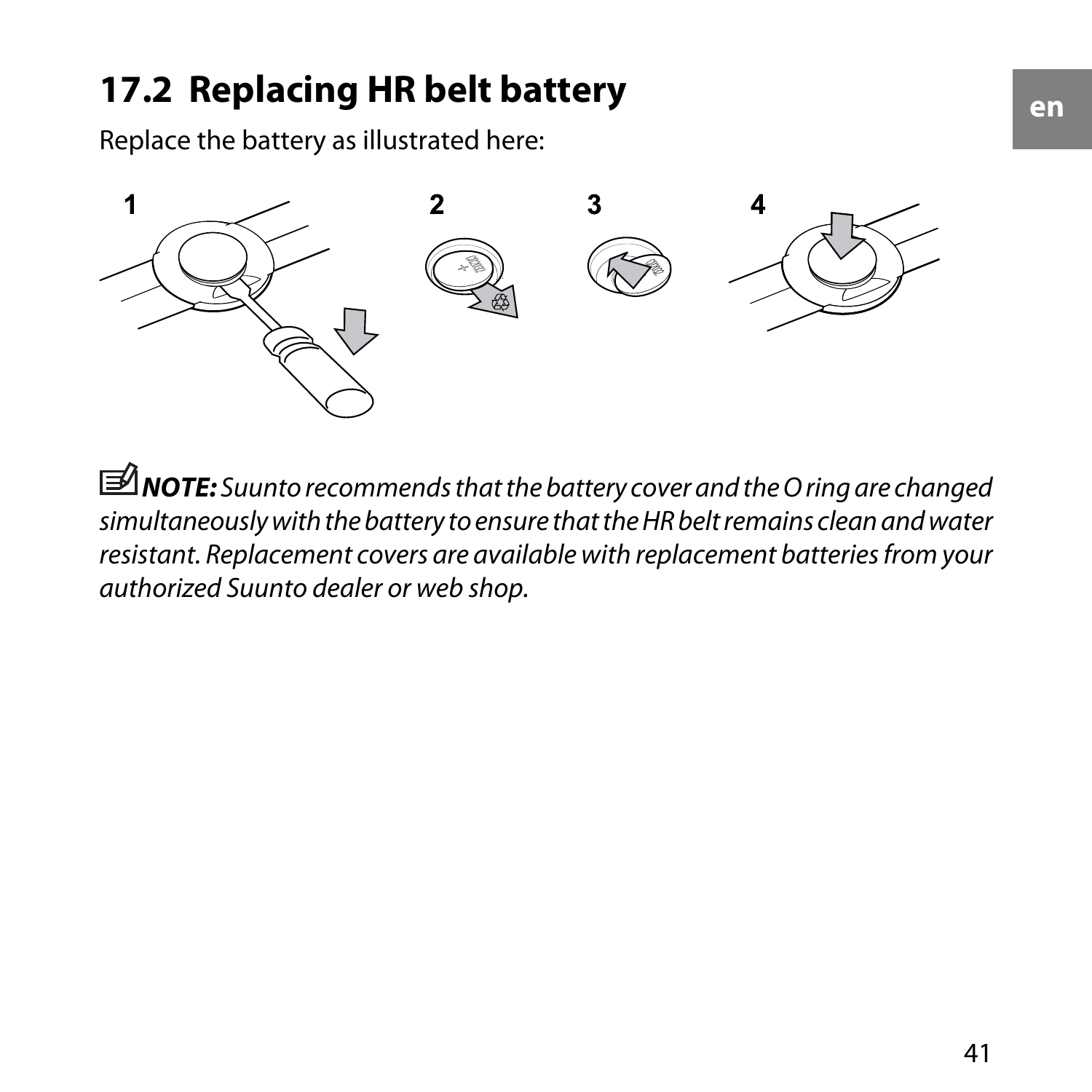## <span id="page-41-0"></span>**18 SPECIFICATIONS**

## <span id="page-41-1"></span>**18.1 Technical specifications**

#### **General**

- Operating temperature: -10 $\degree$  C to +50 $\degree$  C / +14 $\degree$  F to +122 $\degree$  F
- Storage temperature: -30° C to +60° C / -22° F to +140° F
- $\bullet$  Weight (device): 40 g / 1.41 oz
- $\bullet$  Weight (HR belt): max. 55 g / 1.95 oz
- Water resistance (device): 30 m / 100 ft (ISO 2281)
- Water resistance (HR belt): 20 m / 66 ft (ISO 2281)
- Transmission frequency (belt): 5.3 kHz inductive, gym equipment and 2.465 GHz Suunto-ANT compatible
- Transmission range:  $\sim$  2 m / 6 ft
- User-replaceable battery (device / HR belt): 3V CR2032
- Battery life (device / HR belt): approximately 1 year in normal use (2.5 h / week exercise with HR and POD)

#### **Log recorder/stopwatch**

- Maximum log time: 9 hours 59 minutes and 59 seconds
- Resolution: The first 9.9 seconds are shown with 0.1 second accuracy. After 10 seconds the duration is shown with 1 second accuracy.

#### **Totals**

- Maximum number of logs in device memory: 80
- Total exercise time: 0 9999 h (After 9999 h back to 0 h)
- Last 4 weeks kcal and duration: 0 99999 kcal, duration 00:01 99:59 h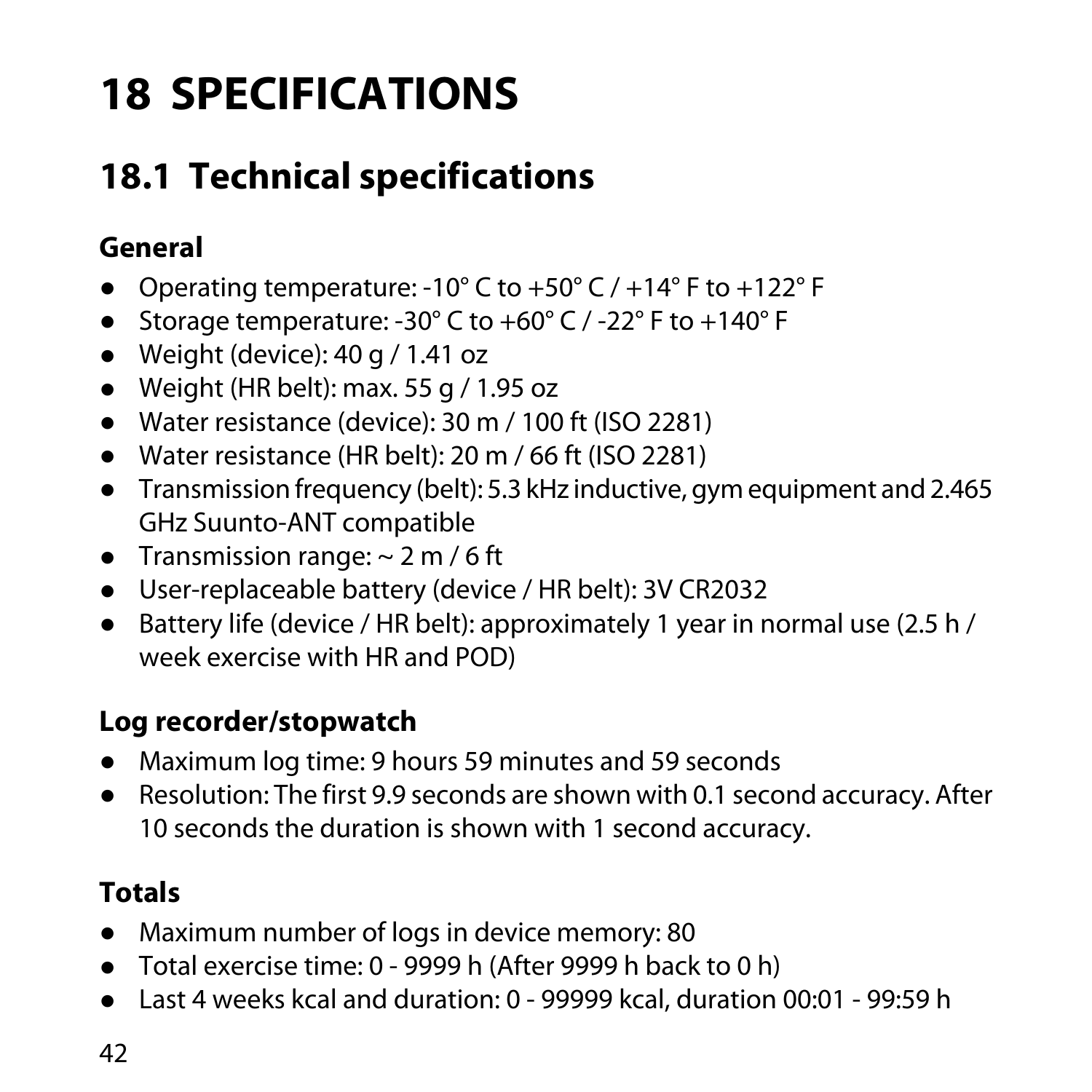● Last 4 weeks total distance and duration: 0 - 999 km and 99:59 h (with optional speed and distance PODs)

#### **Heart rate**

- Display: 30 to 240
- Rest HR: estimated at 60 bpm, adjustable from 30 to 150 bpm

#### **Personal settings**

- Birth year: 1910 2009
- Weight: 30 200 kg or 66 400 lb
- <span id="page-42-0"></span>● Height: 90 - 256 cm or 3 ft 03 in - 7 ft 06 in

### **18.2 Trademark**

<span id="page-42-1"></span>Suunto M5, its logos, and other Suunto brand trademarks and made names are registered or unregistered trademarks of Suunto Oy. All rights are reserved.

## **18.3 FCC compliance**

This device complies with Part 15 of the FCC Rules. Operation is subject to the following two conditions: (1) this device may not cause harmful interference, and (2) this device must accept any interference received, including interference that may cause undesired operation. Repairs should be made by authorized Suunto service personnel. Unauthorized repairs will void warranty. This product has been tested to comply with FCC standards and is intended for home or office use.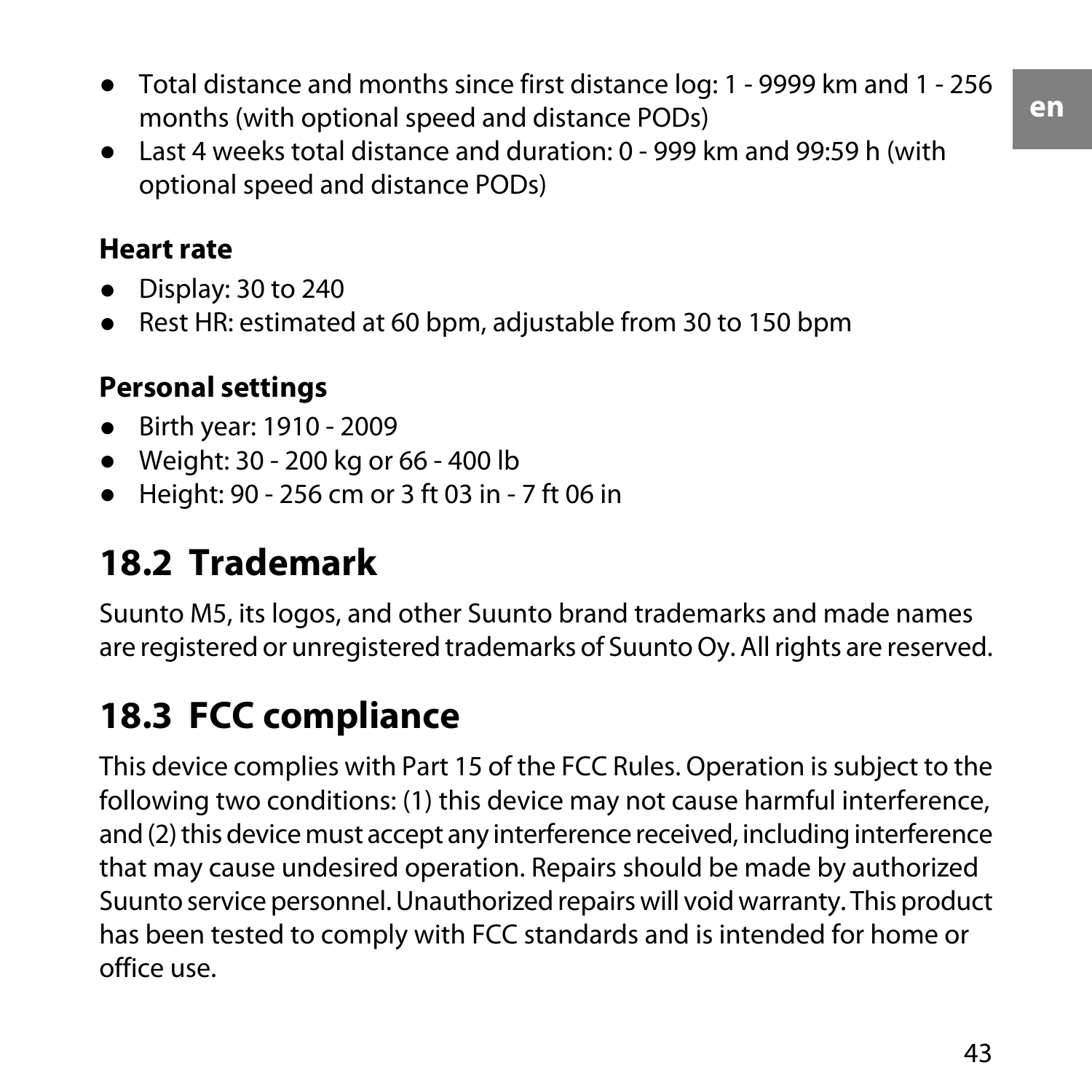## <span id="page-43-0"></span>**18.4 CE**

The CE mark is used to mark conformity with the European Union EMC directives 89/336/EEC and 99/5/EEC.

## <span id="page-43-1"></span>**18.5 ICES**

<span id="page-43-2"></span>This Class [B] digital apparatus complies with Canadian ICES-003.

## **18.6 Copyright**

Copyright © Suunto Oy 2009. All rights reserved. Suunto, Suunto product names, their logos and other Suunto brand trademarks and names are registered or unregistered trademarks of Suunto Oy. This document and its contents are proprietary to Suunto Oy and are intended solely for the use of clients to obtain knowledge and information regarding the operation of Suunto products. Its contents shall not be used or distributed for any other purpose and/or otherwise communicated, disclosed or reproduced without the prior written consent of Suunto Oy. While we have taken great care to ensure that information contained in this documentation is both comprehensive and accurate, no warranty of accuracy is expressed or implied. This document content is subject to change at any time without notice. The latest version of this documentation can be downloaded at www.suunto.com.

### <span id="page-43-3"></span>**18.7 Patent notice**

This product is protected by pending patent applications and their corresponding national rights: US 11/432,380, US 11/169,712, US 12/145,766, US 7,526,840, US 11/808,391, USD 603,521, USD 29/313,029. Additional patent applications have been filed.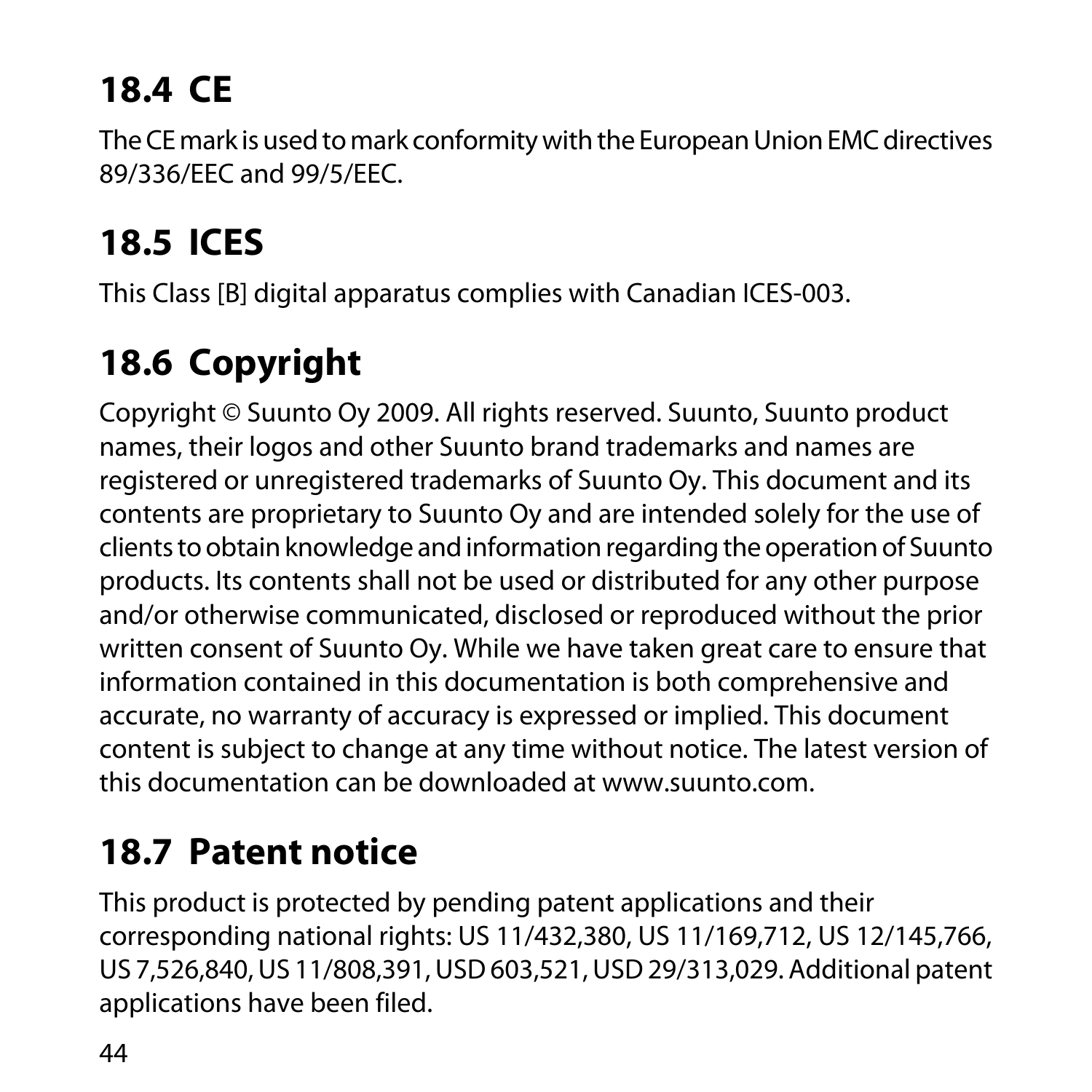# <span id="page-44-0"></span>**19 WARRANTY**

#### SUUNTO LIMITED WARRANTY

Suunto warrants that during the Warranty Period Suunto or a Suunto Authorized Service Center (hereinafter Service Center) will, at its sole discretion, remedy defects in materials or workmanship free of charge either by a) repairing, or b) replacing, or c) refunding, subject to the terms and conditions of this Limited Warranty. This Limited Warranty is only valid and enforceable in the country of purchase, unless local law stipulates otherwise.

#### <span id="page-44-1"></span>**Warranty Period**

<span id="page-44-2"></span>The Limited Warranty Period starts at the date of original retail purchase. The Warranty Period is two (2) years for display devices. The Warranty Period is one (1) year for accessories including but not limited to PODs and heart rate transmitters, as well as for all consumable parts.

#### **Exclusions and Limitations**

This Limited Warranty does not cover:

- 1. a) normal wear and tear, b) defects caused by rough handling, or c) defects or damage caused by misuse contrary to intended or recommended use;
- 2. user manuals or any third-party items;
- 3. defects or alleged defects caused by the use with any product, accessory, software and/or service not manufactured or supplied by Suunto;
- 4. replaceable batteries.

This Limited Warranty is not enforceable if item:

1. has been opened beyond intended use;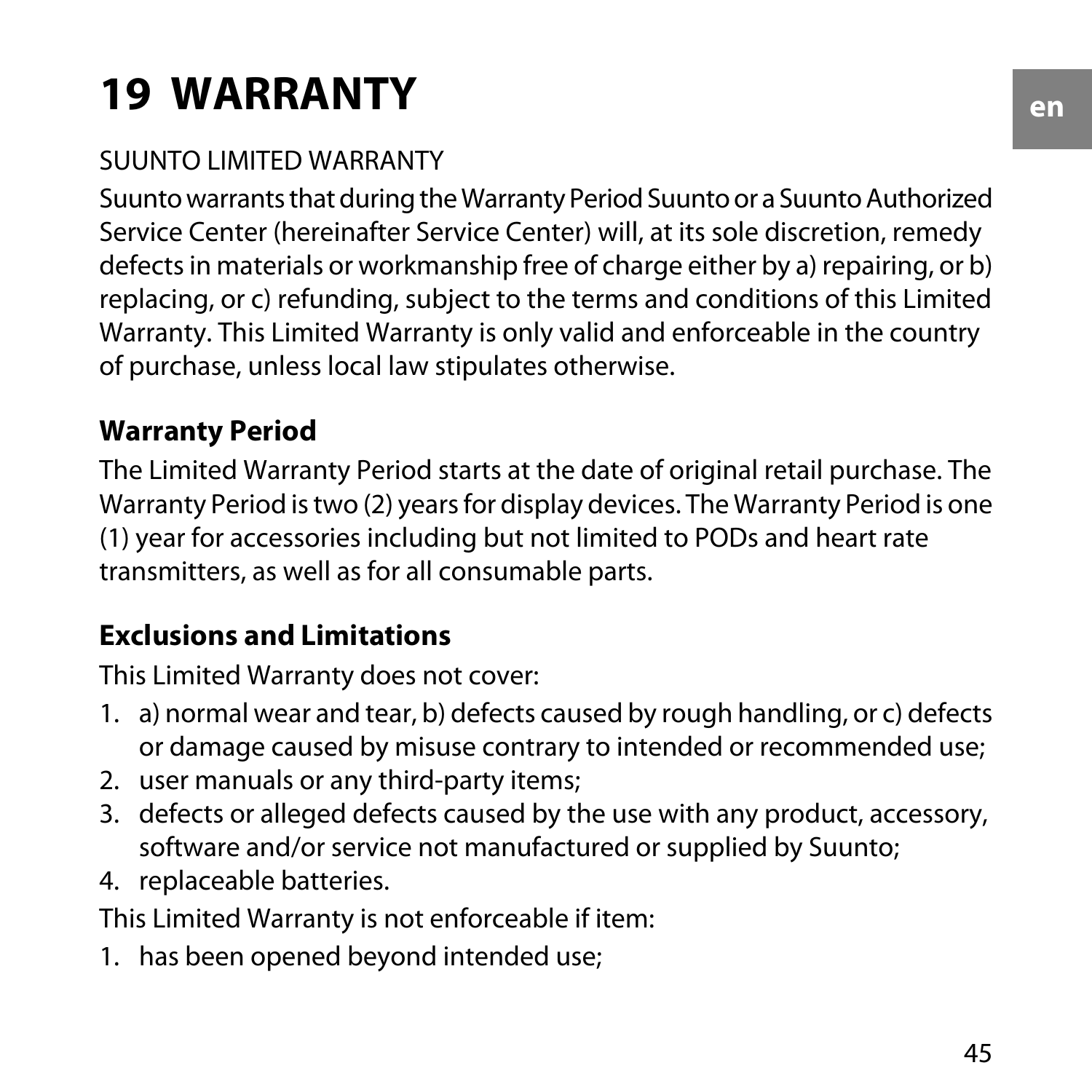- 2. has been repaired using unauthorized spare parts; modified or repaired by unauthorized Service Center;
- 3. serial number has been removed, altered or made illegible in any way, as determined at the sole discretion of Suunto;
- 4. has been exposed to chemicals including but not limited to mosquito repellents.

Suunto does not warrant that the operation of the Product will be uninterrupted or error free, or that the Product will work with any hardware or software provided by a third party.

#### <span id="page-45-0"></span>**Access to Suunto warranty service**

You must have proof of purchase to access Suunto warranty service. For instructions how to obtain warranty service, visit www.suunto.com/warranty, contact your local authorized Suunto retailer, or call Suunto Help Desk +358 2 2841160 (national or premium rates may apply).

#### <span id="page-45-1"></span>**Limitation of Liability**

To the maximum extent permitted by applicable mandatory laws, this Limited Warranty is your sole and exclusive remedy and is in lieu of all other warranties, expressed or implied. Suunto shall not be liable for special, incidental, punitive or consequential damages, including but not limited to loss of anticipated benefits, loss of data, loss of use, cost of capital, cost of any substitute equipment or facilities, claims of third parties, damage to property resulting from the purchase or use of the item or arising from breach of the warranty, breach of contract, negligence, strict tort, or any legal or equitable theory, even if Suunto knew of the likelihood of such damages. Suunto shall not be liable for delay in rendering warranty service.